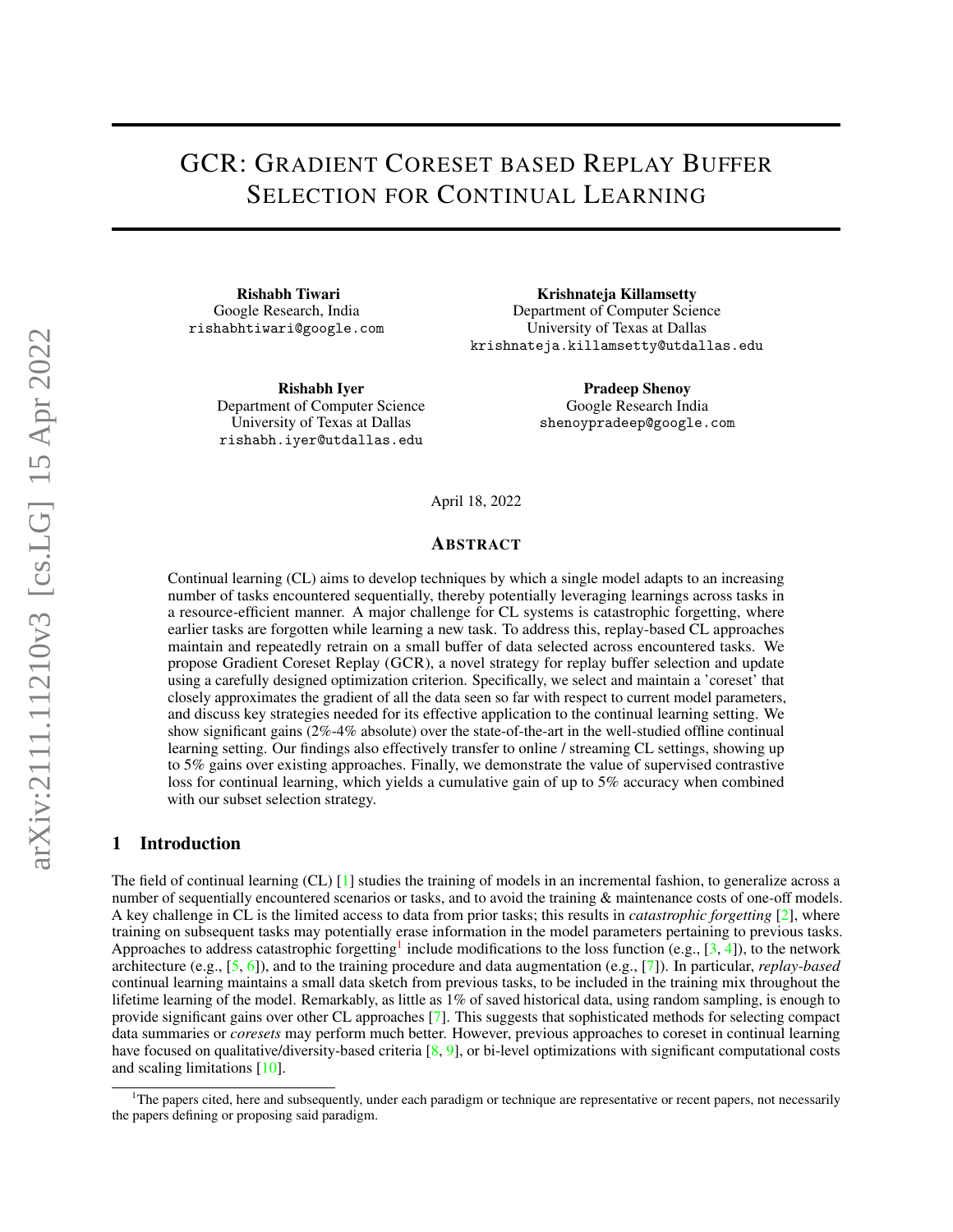<span id="page-1-1"></span>We present Gradient-based Coresets for Replay-based CL (GCR), a principled, optimization-driven criterion for selecting and updating coresets for continual learning. Specifically, we select a coreset that approximates the gradient of model parameters over the entirety of the data seen so far. We provide empirical evidence that coresets selected utilizing the above approach mitigate catastrophic forgetting on par with, or better than previous methods. Figure [1](#page-1-0) illustrates how our coreset selection approach improves over random data selection by large margins, both in overall accuracy and in retaining of previous tasks. We explore the effect of better representation learning in the CL setting by including a representation learning component [\[11\]](#page-9-10) into our CL loss function. We conduct extensive experimentation against the state-ofthe-art (SOTA) in the well-studied offline CL setting, where the current task's data is available in entirety for iterative training (2-4% absolute gains over SOTA), as



<span id="page-1-0"></span>Figure 1: When training CL models on S-Cifar100 with different replay buffer sizes  $K \in [200, 500, 2000]$ , the use of replay buffers selected by GCR produces higher model accuracy and lower model forgetting than using reservoir-sampled replay buffers [\[7\]](#page-9-6). See text for more details.

well as the online/streaming setting, where the data is only available in small batches and cannot be revisited (up to 5% gains over SOTA). In particular, we show that the benefit from our coreset selection mechanism increases with increasing number of tasks, showing that GCR scales effectively with task count. Finally, we demonstrate the superiority of GCR over other coreset methods for CL in a head-to-head comparison.

# 2 Related Work

CL approaches divide broadly into three main themes:

Regularization based approaches preserve learning from earlier tasks via regularization terms placed on model weights (EWC  $[12]$ , synaptic intelligence  $[13]$ ), structural regularization  $[14]$ , or functional regularization  $[15, 4]$  $[15, 4]$  $[15, 4]$ ). In other work, incremental momentum matching [\[16\]](#page-10-3) proposes a model-merging step which merges a model trained on the new task with the model trained over the previous tasks, or use knowledge distillation-based regularization [\[17\]](#page-10-4) to retain learnings from previous tasks.

Architecture adjustments modify model architectures to incorporate CL challenges; for instance, using a recurrent neural network [\[18\]](#page-10-5), learning overcapacitated deep neural networks in an adaptive way that repeatedly compresses sparse connections  $[6]$  or using overlapping convolutional filters  $[5]$ . Other work attempts to identify shared information across tasks (CLAW [\[19\]](#page-10-6)) using variational inference.

Replay based approaches preserve knowledge on previous tasks by storing a small memory buffer of representative data samples from previous tasks for continued training alongside new tasks (ER [\[20,](#page-10-7) [21\]](#page-10-8)). Some approaches add a distillation loss to preserve learned representations (iCaRL [\[22\]](#page-10-9)) or for classifier outputs (DER [\[7\]](#page-9-6) for points in the buffer. Gradient Episodic Memory (GEM) [\[23\]](#page-10-10), AGEM) [\[24\]](#page-10-11)) focuses on minimizing catastrophic forgetting by the efficient use of episodic memory. Meta-Experience Replay (MER) [\[25\]](#page-10-12) adds a penalty term for between-task interference in a meta-learning framework. Maximally Interfered Retrieval (MIR) method [\[26\]](#page-10-13) uses controlled memory sampling for replay buffer by retrieving samples that the foreseen model parameters update will most negatively impact. Of these approaches, the distillation loss on the replay buffer  $[22, 7]$  $[22, 7]$  $[22, 7]$  show the strongest performance gains at standard CL benchmarks.

**Coreset selection:** Coresets  $[27]$  are small, informative weighted data subsets that approximate specific attributes (e.g., loss, gradients, logits) of original data. Previous work [\[28,](#page-10-15) [29\]](#page-10-16) used coresets for unsupervised learning problems such as K-means & K-medians clustering. Coresets enable efficient and scalable Bayesian inference [\[30,](#page-10-17) [31,](#page-10-18) [32,](#page-10-19) [33,](#page-11-0) [34\]](#page-11-1) by approximating the model logit sum of the entire data. Several recent works [\[35,](#page-11-2) [36,](#page-11-3) [37,](#page-11-4) [38,](#page-11-5) [39\]](#page-11-6) also use coresets to approximate the gradient sum of the individual samples across the entire dataset, for efficient and robust supervised learning. Although coresets are increasingly applied to supervised and unsupervised learning scenarios, the problem of coreset selection for CL is relatively under-studied. We discuss existing coreset based approaches for CL below.

Coresets for Replay-based CL: Approaches include selecting replay buffers by maximizing criteria like sample gradient diversity (GSS [\[8\]](#page-9-7)), a mix of mini-batch gradient similarity and cross-batch diversity (OCS [\[9\]](#page-9-8)), adversarial Shapley value(**ASER** [\[40\]](#page-11-7)), or representation matching (iCARL [\[22\]](#page-10-9)). These approaches introduce a secondary selection criterion (to reduce the interference of the current task and forgetting of previous tasks) that is highly specific to each particular approach. As a result, they may not generalize different CL loss criteria. Additionally, previous approaches have not considered weighted replay buffer selection, which increases the representational capabilities of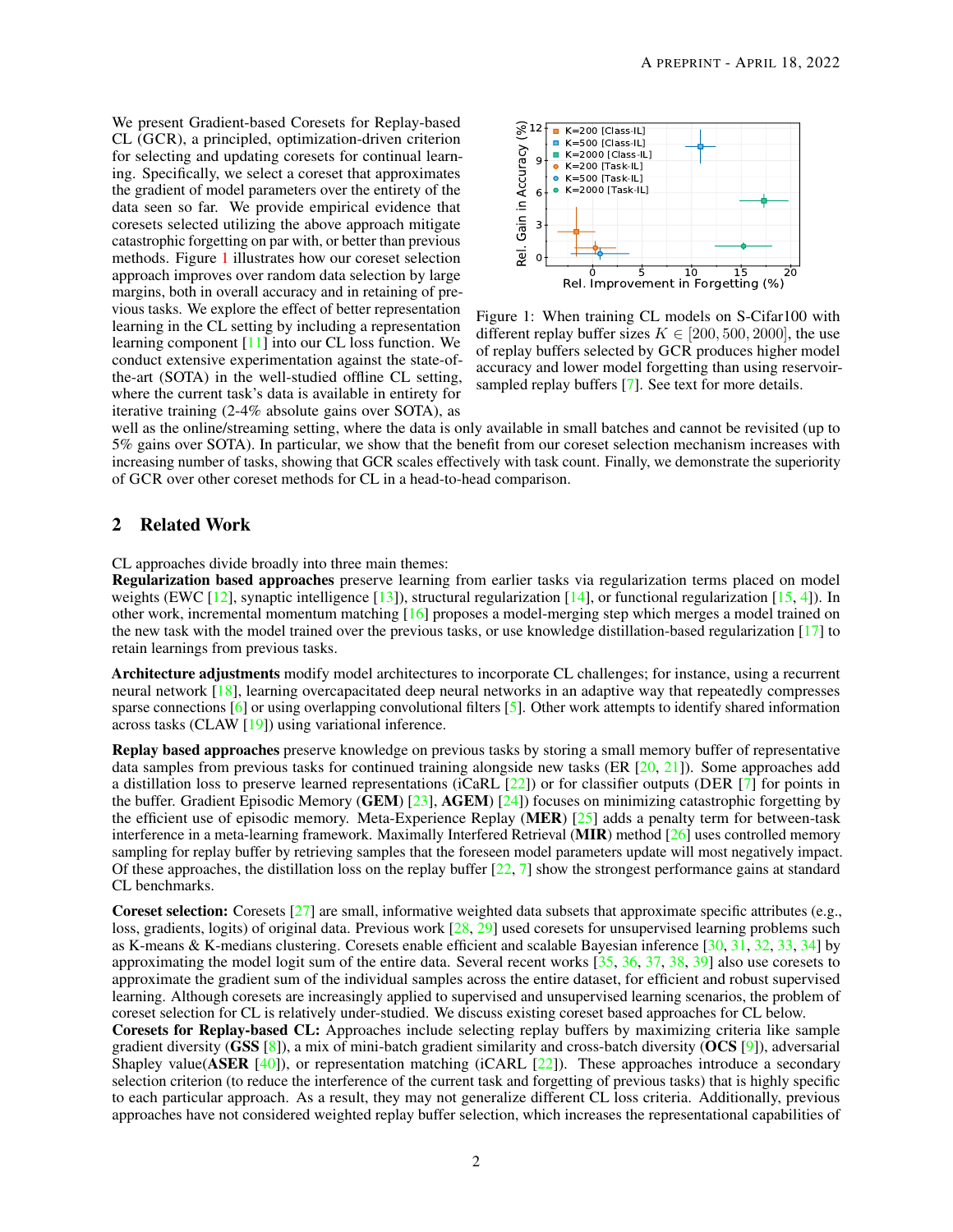<span id="page-2-2"></span>replay buffers. Closest to our work is a recent paper [\[10\]](#page-9-9) that proposed solving a bi-level optimization for selecting the optimal replay buffer under certain assumptions, rather than for any specified loss function. Their proposal is computationally expensive, intractable in large task scenarios, and scales poorly with buffer size; moreover, they did not compare against recent strong proposals [\[7\]](#page-9-6). We compare directly against this approach in our experiments. In contrast to previous coreset approaches in CL, (a) We use an optimization criterion directly tied to the replay loss function used by the CL approach; we show that doing so can achieve better model accuracies across different replay loss functions  $(ER [25]$  $(ER [25]$  and DER [\[7\]](#page-9-6), see Results), (b) We use a weighted coreset selection mechanism for continual learning, where the weights are selected by the coreset optimization criterion and allow effective use of the buffer data.

CL settings: Apart from different learning approaches, CL is also studied under a range of settings<sup>[2](#page-2-0)</sup>, depending on what information and data are available at which stage. In particular, the task-incremental and class-incremental settings assume that task label is known, or not available, respectively, at inference time. In the offline setting, each new task's data is available in entirety for repeated/ iterative learning [\[42\]](#page-11-8), whereas online CL only considers data availability in small buffers that cannot be revisited [\[43\]](#page-11-9).

#### 3 Preliminaries

#### 3.1 Notation

We assume that there are  $T$  tasks in the continual learning classification problem considered. For each task  $t \in \{1, 2, \dots, T\}$ , we have an associated dataset  $D_t$  that is composed of i.i.d data points  $\{(x_{it}, y_{it})_{i=1}^{|D_t|}\}$  where  $x_{it}$  is the  $i^{th}$  sample and  $y_{it}$  is the ground truth label for the  $i^{th}$  sample in the dataset  $D_t$ . We assume that each task  $t$  is associated with a set of distinct classes  $y_t = y_{t1}, y_{t2}, \dots, y_{tn}$  and that no tasks have common classes i.e  $\bigvee_{t \neq k} y_t \cap y_k = \emptyset$ . Let the classifier model be characterized

by parameters  $\theta$ . We split the model parameters into feature extraction layer and linear classification layer. Let the model's feature extractor output for input sample x is denoted by  $\Omega_{\theta}(x)$ . The model logits output for input sample x is denoted by  $h_{\theta}(x)$ and the predicted probability distribution over the classes for input x is denoted by  $f_{\theta}(x) = \text{SOFTMAX}(h_{\theta}(x))$ . We use t to denote the last task observed so far. Let,  $l$  be the classification loss function (such as cross-entropy loss).Let the data buffer of previous tasks used for the replay be denoted by  $\mathcal X$ 

# **GCR Training Pipeline**



<span id="page-2-1"></span>Figure 2: Block diagram showing training, replay buffer selection, and update operations of GCR at time step t.

and  $\mathcal{L}_{rep}(\theta, \mathcal{X})$  be the replay-buffer loss over the entire replay buffer X.

#### 3.2 Continual Learning

Following the above notations, the goal of continual learning at step  $t$  is to minimize the following objective:

$$
\underset{\theta}{\text{argmin}} \sum_{i=1}^{t} \sum_{(x,y)\in D_i} l(y, f_{\theta}(x))
$$
\n(1)

where  $l$  is the cross-entropy loss function.

In a continual learning setup, at step  $t$ , we only have access to data points from task  $t$ , making it difficult to optimize the above objective directly. In particular, we have to make sure that while the model is learning on a new task, it should not forget previous tasks.

#### 3.3 Replay-based Continual Learning

Replay-based CL methods maintain a small buffer of data points from previous tasks on which the model is trained and the data samples from the new task to make the model retain the knowledge of previous tasks. Following the notation

<span id="page-2-0"></span><sup>&</sup>lt;sup>2</sup> see van de Ven & Tolias  $[41]$  for a taxonomy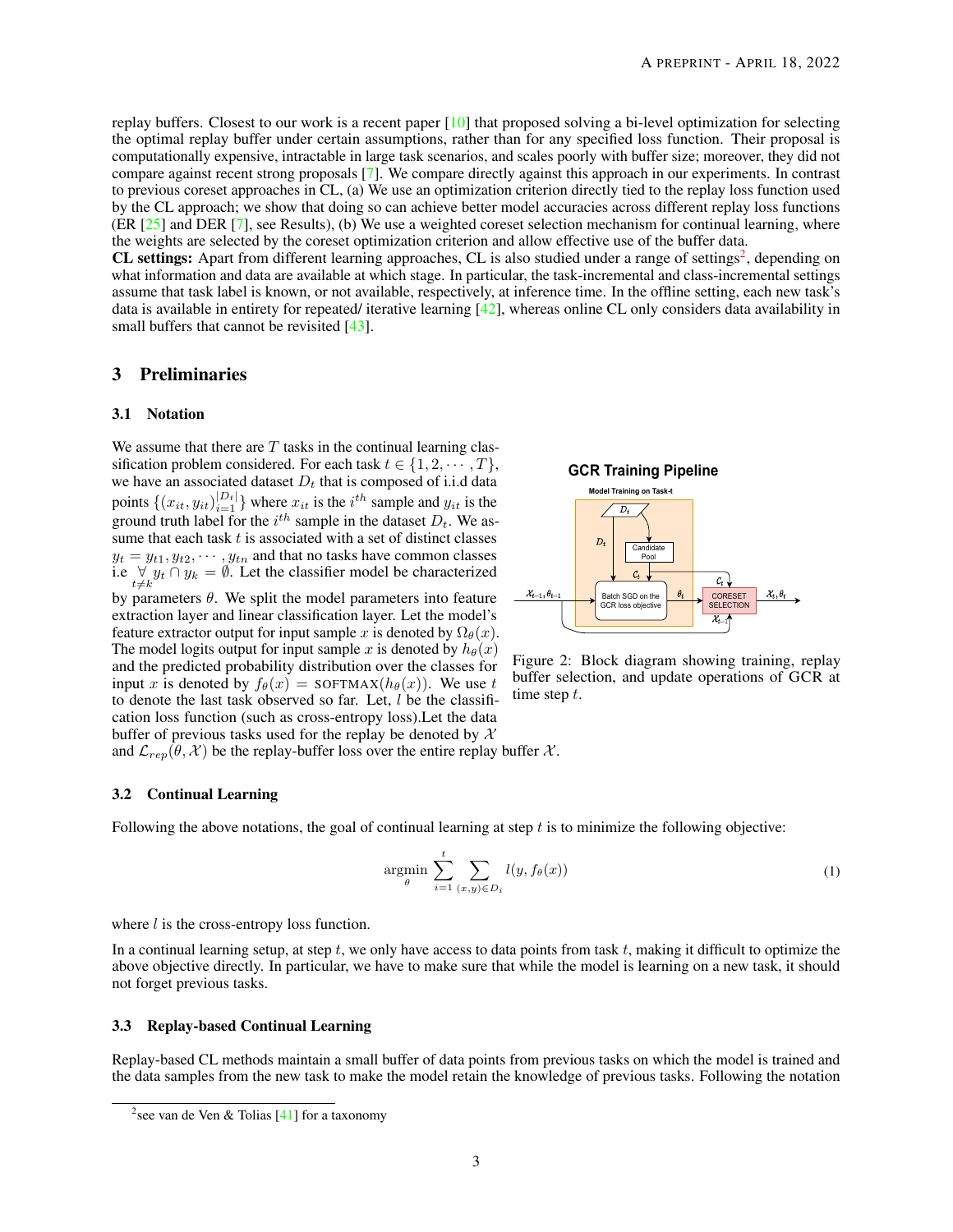<span id="page-3-2"></span>earlier, we denote the replay buffer of previous tasks by  $\mathcal X$ . One of the possible formulations for replay-based methods for continual learning is as follows:

<span id="page-3-0"></span>
$$
\underset{\theta}{\text{argmin}} \sum_{(x,y)\in D_t} l(y, f_{\theta}(x)) + \lambda \mathcal{L}_{rep}(\theta, \mathcal{X})
$$
\n(2)

where  $\mathcal{L}_{rep}$  is the replay loss of the model on samples from replay buffer, and  $\lambda$  is a hyperparameter denoting the replay loss coefficient. Early work used cross-entropy for the replay loss (see e.g., ER [\[20\]](#page-10-7)); however, recent work (Dark Experience Replay, DER  $[7]$ ), proposes storing the logits  $(z)$  associated with data points at the time of selection for use in an additional distillation loss. The authors show that DER outperforms a range of previous proposals in both task-incremental and class-incremental offline continual learning scenarios. The DER objective is:

$$
\mathcal{L}_{rep}(\theta, \mathcal{X}) = \sum_{(x, y) \in \mathcal{X}} \left( \alpha ||z - f_{\theta}(x)||^2 + \beta l(y, f_{\theta}(x)) \right)
$$
(3)

## 4 GCR: Methods

Figure [2](#page-2-1) shows the overall GCR workflow. We frame an incremental update process that takes the previously selected replay buffer  $X_{t-1}$  along with a *candidate pool*  $C_t$  from the current task's data  $D_t$ . We work with the candidate pool  $C_t$ instead of the task data  $D_t$  in order to have a more general formulation that covers both Offline CL (all current task data is available) and Online CL (data arrives sequentially in small buffers) scenarios.

Our primary contribution is a formulation of the *replay buffer selection* as a principled optimization problem based on gradient approximation. We discuss the various components of GCR needed to support this optimization objective, and then sketch how they combine in our overall continual learning framework.

#### <span id="page-3-3"></span>4.1 GradApprox for Replay Buffer Selection

We propose a weighted gradient approximation objective for selecting replay buffers. Given a dataset  $D = \{d_i\}_{i=1}^{i=|D|}$ , associated sample weights  $W_D=\{w_i\}_{i=1}^{i=|D|}$ , and a subset size K, GradApprox selects a data subset  $\mathcal{X}: \mathcal{X}\subset D, |\mathcal{X}|=$ K and its associated weights  $W_{\mathcal{X}}$ , using the following optimization objective:

<span id="page-3-1"></span>
$$
\underset{\mathcal{X}, W_{\mathcal{X}}: \mathcal{X} \subset D, |\mathcal{X}| = K, W_{\mathcal{X}} \ge 0}{\text{argmin}} L_{sub}(D, W_D, \mathcal{X}, W_{\mathcal{X}}, \lambda) \text{ where}
$$
\n
$$
L_{sub}(D, W_D, \mathcal{X}, W_{\mathcal{X}}, \lambda) = \Big\| \sum_{(d, w) \in (D, W_D)} \nabla_{\theta} l_{rep}(\theta_t, d, w)
$$
\n
$$
- \sum_{(\hat{d}, \hat{w}) \in (\mathcal{X}, W_{\mathcal{X}})} \nabla_{\theta} l_{rep}(\theta_t, \hat{d}, \hat{w}) \Big\|^2 + \lambda \|W_{\mathcal{X}}\|^2
$$
\n(4)

In the above equation, the replay loss function  $l_{ren}$  is a weighted individual sample replay loss. In other words, GradApprox selects a subset of data points, and associated weights, such that the weighted sum of individual samples' replay loss gradient is closest to the replay loss gradient of the entire dataset. Since this optimization is repeatedly applied after each task, the target of approximation (gradient on  $D$ ) also has weights  $W_D$  learned from the previous round of GradApprox. Note that the use of weights is a *necessary degree of freedom* in order to achieve the approximation; i.e., it allows us to feasibly approximate the overall gradient using only a subset of points. Further, these weights must necessarily be used in the subsequent learning algorithm, as the gradient approximation holds only under the conditions of weighted sum with chosen weights.

The above coreset optimization problem is generally applicable to any chosen replay loss function. For instance, using it on the DER [\[7\]](#page-9-6) replay loss from Equation [3](#page-3-0) gives us a general weighted loss:  $l_{rep}(\theta, d, w) = \alpha w ||z - h_{\theta}(x)||^2 +$  $\beta w l(y, f_{\theta}(x))$ , where  $d = (x, y, z)$ , where the weights are selected by GradApprox. The first loss component is the distillation loss, and the second loss component is the label loss, each scaled by the respective hyperparameters  $\alpha$  and  $\beta$ . Similarly, we can apply GradApprox to the vanilla Experience Replay loss (only cross-entropy on buffer) to improve upon the selected candidate pool for that loss function ( $[20]$ , also see Table [9](#page-13-0) in the supplementary materials). We apply GradApprox to the GCR loss objective, described in the next section.

GradApprox Implementation: Detailed pseudocode of the GradApprox algorithm is given in Algorithm [2.](#page-5-0) The optimization problem given in Eq [\(4\)](#page-3-1) is weakly submodular  $[35, 44]$  $[35, 44]$  $[35, 44]$ . Hence, we can effectively solve it using a greedy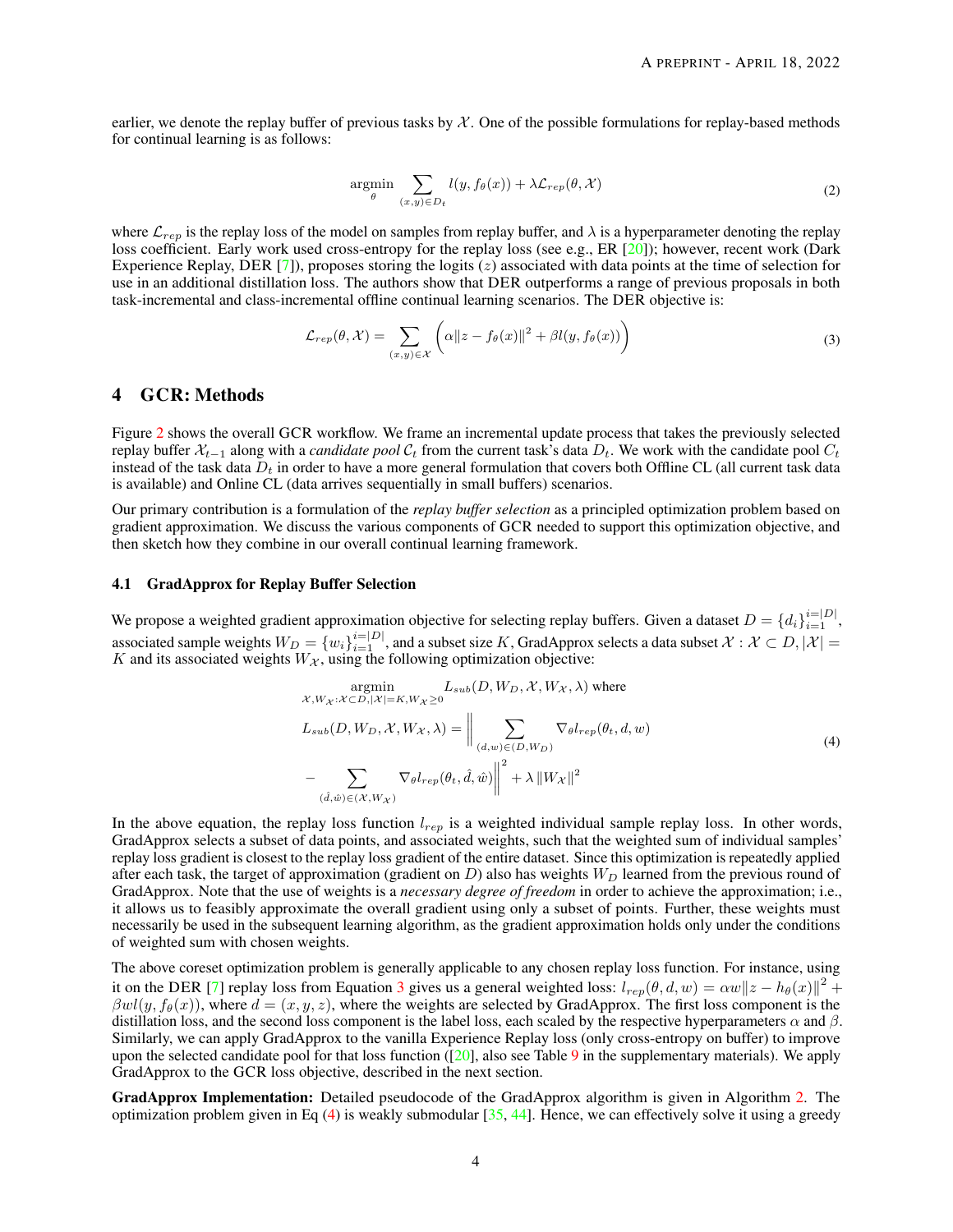<span id="page-4-1"></span>algorithm with approximation guarantees–we use Orthogonal matching pursuit<sup>[3](#page-4-0)</sup> to find the subset and their associated weights. We also added to Eq [\(4\)](#page-3-1) an  $l_2$  regularization component over the weights of the replay buffer to discourage large weight assignments to data samples in the selected replay buffer, thereby preventing the model from overfitting on some samples. Finally, we select an equal number of samples from each class to make the selected replay buffer robust to the class imbalance in the dataset. In other words, if there are  $C$  classes in the dataset  $D$ , we solve gradient approximation problems using per-class approximation by selecting a weighted subset of size  $\frac{K}{C}$  from the data instances that pertain to the class being considered.

### <span id="page-4-2"></span>4.2 GCR Loss objective

We adapt and modify the replay loss function from DER [\[7\]](#page-9-6) (current SOTA in offline continual learning) with the following two goals in mind: (a) to demonstrate the value of GradApprox as a replay buffer selection algorithm and (b) to achieve results, as an overall system, that beats current known SOTA performance in both offline and online continual learning. To use the replay loss from DER [\[7\]](#page-9-6), for each data sample  $(x, y)$  in replay buffer and candidate pool, we also store historical model logit output z. Therefore, each data sample in the replay buffer and candidate pool consists of  $(x, y, z)$ . The formulation of the loss objective  $\mathcal{L}(\theta)$  considered by GCR is given below:

$$
\mathcal{L}(\theta) = \underbrace{\sum_{(x,y)\in D_t} l(y, f_{\theta}(x))}_{(a)} + \underbrace{\sum_{(x',y',z',w')\in(\mathcal{X}_{t-1}+\mathcal{C}_t, W_{\mathcal{X}_{t-1}}+W_{\mathcal{C}_t})}^{\text{(a)}}}_{(b)} \alpha w' || z' - h_{\theta}(x') ||^2 + \underbrace{\sum_{(x,\hat{y},\hat{z},\hat{w})\in(\mathcal{X}_{t-1}+\mathcal{C}_t, W_{\mathcal{X}_{t-1}}+W_{\mathcal{C}_t})}^{\text{(b)}}}_{(c)}
$$
\n
$$
\underbrace{\sum_{(x,\hat{y},\hat{z},\hat{w})\in(\mathcal{X}_{t-1}+\mathcal{C}_t, W_{\mathcal{X}_{t-1}}+W_{\mathcal{C}_t})}^{\text{(d)}}}_{(d)}
$$
\n(5)

where,

$$
l_{supcon}(x, y, A, \theta) =
$$
  
\n
$$
\frac{1}{|P(y)|} \sum_{(x, y, z) \in P(y)} \frac{\exp(\Omega_{\theta}(x) \cdot \Omega_{\theta}(x))}{\sum_{(\bar{x}, \bar{y}, \bar{z}) \in A} \exp(\Omega_{\theta}(\bar{x}) \cdot \Omega_{\theta}(x))}
$$
  
\n
$$
P(y) = \{(x, y, z) \in A : y = y\}
$$
  
\nand  $+$  is a concatenation operator. (6)

The optimization objective consists of four components. The first component (a) measures prediction loss compared to ground-truth labels for current task data. The second and third components (b, c) measure the current model's loss computed over data from the combination of replay buffer and current task candidate pool, in terms of *distillation loss* and label loss, respectively. As outlined in the previous section, GCR uses a *weighted loss* over the replay buffer, where the weights are an outcome of the replay buffer selection procedure (see previous sections). The fourth and final loss component (d) is a weighted version of supervised contrastive loss [\[11\]](#page-9-10), initially proposed for standard supervised learning settings. This loss term improves the model's learned representations by forcing data samples from the same class to be closer in the embedding space than those from other classes. In our work, we always use data samples from the combined candidate pool and replay buffer as anchor points for supervised contrastive learning loss.

DER also uses a loss criterion similar to (a,b,c) above. The primary differences in our loss function compared to DER are (1) the weighted-sum formulation of the loss, with weights selected by GradApprox optimization (our primary contribution), and (2) the use of supervised contrastive loss (d) to further improve the learned model (our secondary contribution). We show in ablation studies that these contributions independently and cumulatively add value over and above current SOTA. We also note that GCR is applicable more broadly, to any specified replay loss funnctions (see e.g., ER [\[20\]](#page-10-7) based replay loss function, supplementary data [C\)](#page-13-1).

<span id="page-4-0"></span><sup>&</sup>lt;sup>3</sup>A similar approach for subset selection using cross-entropy loss for efficient and robust supervised learning has been proposed in offline, single-task learning scenarios [\[35\]](#page-11-2).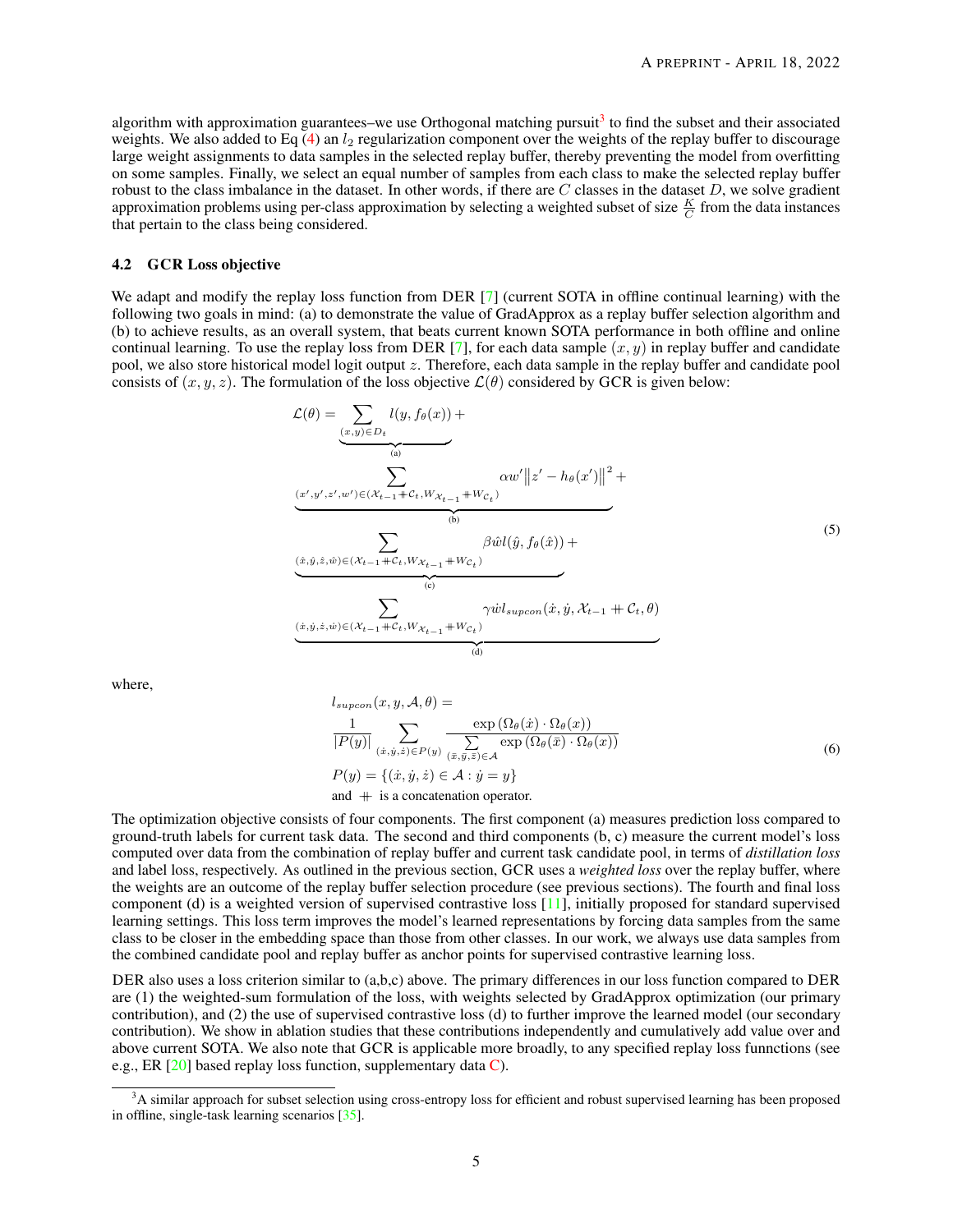#### <span id="page-5-2"></span>Algorithm 1: GCRAlgorithm

**Input:** Dataset: D, Parameters: θ, Scalars:  $\alpha$ ,  $\beta$ ,  $\gamma$ ,  $\lambda$ , Learning rate: η, Batch size: B, Buffer Size: K, Tolerance:  $\epsilon$ 

Output: Parameters: θ

1 Initialize Replay Buffer:  $\mathcal{X} = \emptyset$ , Replay Buffer weights:  $W_{\mathcal{X}} = \emptyset$ , and sample count:  $n = 0$ 

2 for  $D_t \in D$  do

3 | Initialize Candidate Pool:  $C_t = \emptyset$  and task sample count:  $n_t = 0$ 

4 for  $(x, y) \in D_t$  do

5 Update task sample count:  $n_t = n_t + 1$  and sample count:  $n = n + 1$ 

6  $\{ (x', y', z', w') \} = \text{AdaptiveSampling}(\mathcal{X}, \mathcal{C}_t, n_t, n)$ 

- $\tau$  |  $x_{aug} = \text{Augment}(x), x'_{aug} = \text{Augment}(x')$
- 8 | Calculate model logit outputs:  $z = h_{\theta}(x_{aug})$
- $\begin{equation} \theta = \theta \eta \nabla_{\theta} \bigg( l(y, f_{\theta}(x_{aug})) + \alpha w' \big\| z' h_{\theta}(x'_{aug}) \big\|^2 + \beta w' l(y', f_{\theta}(x'_{aug})) + \gamma w' l_{supcon}(x'_{aug}, y', \mathcal{X} + \mathcal{C}, \theta) \bigg) \end{equation}$
- 10  $\mathcal{C} = \text{Reservoir}(\mathcal{C}, (x, y, z), K)$
- <span id="page-5-1"></span>11  $\mathcal{X}, W_{\mathcal{X}} = \text{GradApprox}(\mathcal{X} + \mathcal{C}_t, W + \mathbb{1}, \theta, \lambda, K, \epsilon)$

## Algorithm 2: GradApprox Algorithm

**Input:** Dataset:  $D = \{(x_i, y_i, z_i)\}_{i=1}^n$ , Existing Weights:  $D_w$ , Parameters:  $\theta$ , Scalar:  $\lambda$ , Budget: K, Tolerance:  $\epsilon$ **Output:** Subset:  $\mathcal{X}$ , Subset Weights:  $\mathcal{X}_w$ 1 Initialize  $Y = \text{LabelCount}(D)$ 2 Partition dataset  $D: D = \{D_y\}_{y=1}^Y$ 3 Partition dataset weights  $W_D$  based on the labels of data samples:  $W_D = \{W_{D_y}\}_{y=1}^Y$ 4 Initialize Replay Buffer:  $\mathcal{X} = \emptyset$  and Replay Buffer weights:  $\mathcal{X}_w = \emptyset$ 5 for  $y \in \{1, 2, \dots, Y\}$  do 6 | Initialize PerClass budget:  $k_y = \frac{K}{Y}$ , PerClass subset:  $\mathcal{X}_y = \emptyset$  and PerClass weights:  $W_{\mathcal{X}_y} = \mathbf{0}$ 7 Calculate residuals :  $r = \nabla_{\mathbf{w}} L_{sub}(D_y, D_{yw}, X_y, \mathbf{w}, \lambda)|_{\mathbf{w} = X_{yw}}$ **8** while  $|\mathcal{X}_y| \le k_y$  and  $L_{sub}(D_y, W_{D_y}, \mathcal{X}_y, W_{\mathcal{X}_y}, \lambda) \ge \epsilon$  do 9 | Find out maximum residual element:  $e = \text{argmax} |r_j|$ j 10 | Update PerClass subset:  $\mathcal{X}_y = \mathcal{X}_y \cup \{e\}$ 11 Calculate updated weights:  $W_{\mathcal{X}_y} = \text{argmin } L_{sub}(D_y, W_{D_y}, \mathcal{X}_y, \mathbf{w}, \lambda)$ 12 Calculate residuals :  $r = \nabla_{\mathbf{w}} L_{sub}(D_y, W_{D_y}, \mathcal{X}_y, \mathbf{w}, \lambda)|_{\mathbf{w} = W_{\mathcal{X}_y}}$ 13 Update subset:  $\mathcal{X} = \mathcal{X} + \mathcal{X}_y$  and subset weights:  $W_{\mathcal{X}} = W_{\mathcal{X}} + W_{\mathcal{X}_y}$ 

<span id="page-5-0"></span>Further optimization: The candidate set for the current task is selected by reservoir sampling, specifically in order to maintain candidate data points *alongside intermediate logits* for the distillation loss in the GCR objective. It is possible to improve the candidate pool selection process further through a gradient-approximation objective at the end of current task training. However, this strategy would require maintaining intermediate logits for the entire dataset, requiring prohibitive storage requirements.

#### 4.3 The GCR algorithm

We now put together the various components described above in a continual learning workflow. The pictorial representation of the GCR algorithm was presented in Figure [2](#page-2-1) and its detailed pseudocode in Algorithm [1.](#page-5-1) At each step GCR trains the model on the current task data, and updates the replay buffer with a weighted summary of size K selected from the candidate pool  $C_t$  and the previous replay buffer  $\mathcal{X}_{t-1}$ .

$$
\mathcal{X}_t, W_{\mathcal{X}_t} = \text{GradApprox}(\mathcal{X}_{t-1} + \mathcal{C}_t, W_{\mathcal{X}_{t-1}} + W_{\mathcal{C}_t}, \theta, K) \tag{7}
$$

Each point in the candidate pool is initially assigned unit weight; i.e.,  $W_{\mathcal{C}_t} = \mathbb{1}$ . As shown in the pseudocode, we employ reservoir sampling [\[45\]](#page-11-12) for selecting the candidate pool. We also use adaptive sampling described in Algorithm [3](#page-12-0) to sample tasks from the combined candidate pool and the replay buffer. Due to space constraints, we give detailed pseudocode of the Adaptive Sampling Algorithm in Supplementary materials [A.](#page-12-1) Finally, the pseudocode given in Algorithm [1](#page-5-1) requires the knowledge of task boundaries to update replay buffer using GradApprox; however, we can also use streaming boundaries or regular intervals of data samples as boundaries in practice to implement the GCR algorithm, thereby making it task agnostic.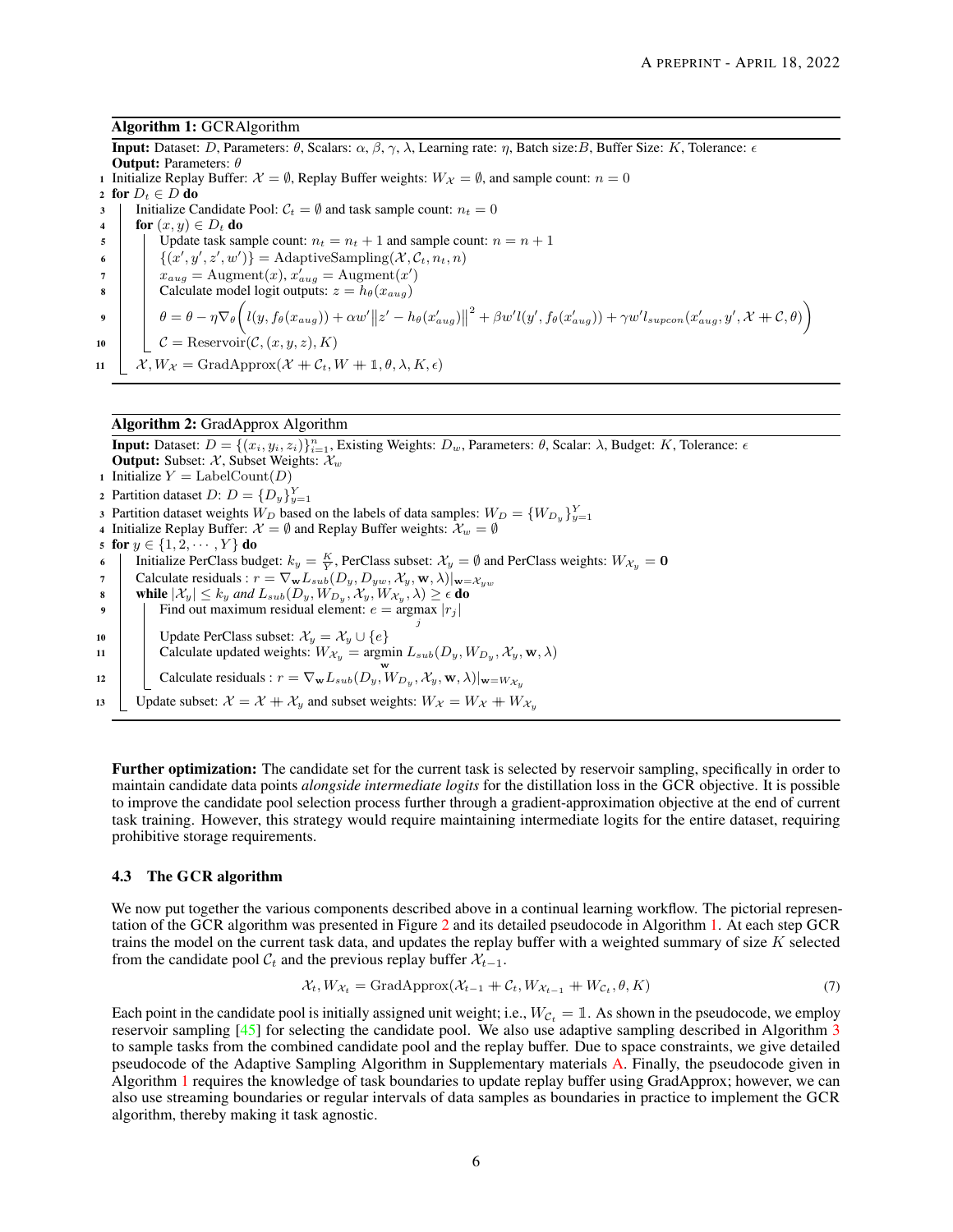# <span id="page-6-2"></span>5 Experiment setup

We test the efficacy of our approach GCR by comparing its performance with different state-of-the-art continual learning baselines under different CL settings.

|            |            |                  | S-Cifar-10       |                  |                  | S-Cifar-100      |                  |                  | S-TinyImageNet   |                  |
|------------|------------|------------------|------------------|------------------|------------------|------------------|------------------|------------------|------------------|------------------|
| Setting    | Method     | $K=200$          | $K=500$          | $K = 2000$       | $K=200$          | $K=500$          | $K = 2000$       | $K=200$          | $K=500$          | $K = 2000$       |
|            | ER         | $49.16 \pm 2.08$ | $62.03 \pm 1.70$ | $77.13 \pm 0.87$ | $21.78 \pm 0.48$ | $27.66 \pm 0.61$ | $42.80 \pm 0.49$ | $8.65 \pm 0.16$  | $10.05 \pm 0.28$ | $18.19 \pm 0.47$ |
|            | <b>GEM</b> | $29.99 + 3.92$   | $29.45 + 5.64$   | $27.2 + 4.5$     | $20.75 \pm 0.66$ | $25.54 \pm 0.65$ | $37.56 \pm 0.87$ |                  |                  |                  |
|            | <b>GSS</b> | $38.62 \pm 3.59$ | $48.97 \pm 3.25$ | $60.40\pm4.92$   | $19.42 \pm 0.29$ | $21.92 \pm 0.34$ | $27.07 \pm 0.25$ | $8.57 \pm 0.13$  | $9.63 \pm 0.14$  | $11.94 \pm 0.17$ |
| $Class-IL$ | iCARL      | $32.44 \pm 0.93$ | $34.95 \pm 1.23$ | $33.57 \pm 1.65$ | $28.0 \pm 0.91$  | $33.25 \pm 1.25$ | $42.19 \pm 2.42$ | $5.5 \pm 0.52$   | $11.0 \pm 0.55$  | $18.1 \pm 1.13$  |
|            | <b>DER</b> | $63.69 \pm 2.35$ | $72.15 \pm 1.31$ | $81.00 \pm 0.97$ | $31.23 \pm 1.38$ | $41.36 \pm 1.76$ | $55.45 \pm 0.86$ | $13.22 \pm 0.92$ | $19.05 \pm 1.32$ | $31.53 \pm 0.87$ |
|            | GCR        | $64.84 \pm 1.63$ | 74.69±0.85       | $83.97 \pm 0.58$ | $33.69 \pm 1.4$  | $45.91 \pm 1.3$  | $60.09 \pm 0.72$ | $13.05 \pm 0.91$ | 19.66±0.68       | $35.68 \pm 0.52$ |
|            | ER         | $91.92 \pm 1.01$ | $93.82 \pm 0.41$ | $96.01 \pm 0.28$ | $60.19 \pm 1.01$ | $66.23 \pm 1.52$ | $74.67 \pm 1.2$  | $38.83 \pm 1.15$ | $47.86 \pm 0.87$ | $62.04 \pm 0.7$  |
|            | <b>GEM</b> | $88.67 \pm 1.76$ | $92.33 \pm 0.8$  | $94.34 \pm 1.31$ | $58.84 \pm 1.0$  | $66.31 \pm 0.86$ | $74.93 \pm 0.6$  |                  |                  |                  |
|            | <b>GSS</b> | $90.0 \pm 1.58$  | $91.73 \pm 1.18$ | $93.54 \pm 1.32$ | $55.38 \pm 1.34$ | $60.28 \pm 1.18$ | $66.88 \pm 0.88$ | $31.77 \pm 1.34$ | $36.52 \pm 0.91$ | $43.75 \pm 0.83$ |
| Task-IL    | iCARL      | $74.59 \pm 1.24$ | $75.63 \pm 1.42$ | $76.97 \pm 1.04$ | $51.43 \pm 1.47$ | $58.16 \pm 1.76$ | $67.95 \pm 2.69$ | $22.89 \pm 1.83$ | $35.86 \pm 1.07$ | $49.07+2.0$      |
|            | <b>DER</b> | $91.91 \pm 0.51$ | $93.96 \pm 0.37$ | $95.43 \pm 0.26$ | $63.09 \pm 1.09$ | $71.73 \pm 0.74$ | $78.73 \pm 0.61$ | $42.27 \pm 0.9$  | $53.32 \pm 0.92$ | $64.86\pm0.48$   |
|            | GCR        | $90.8 \pm 1.05$  | $94.44 \pm 0.32$ | $96.32 \pm 0.18$ | $64.24 \pm 0.83$ | $71.64 \pm 2.1$  | $80.22 \pm 0.49$ | $42.11 \pm 1.01$ | $52.99 \pm 0.89$ | $66.7 \pm 0.59$  |

<span id="page-6-0"></span>Table 1: Offline Class-IL and Task-IL Continual Learning. See text for details. Numbers represent mean ± SEM of model test accuracy over 15 runs. Best-performing models in each column are bolded (paired t-test,  $p < 0.05$ ). Subsequent tables follow the same style.

|          |            |                  | S-Cifar-10       |                  |                  | S-Cifar-100      |                  |                  | S-TinyImageNet   |                  |
|----------|------------|------------------|------------------|------------------|------------------|------------------|------------------|------------------|------------------|------------------|
| Setting  | Method     | $K=200$          | $K=500$          | $K=2000$         | $K=200$          | $K=500$          | $K = 2000$       | $K=200$          | $K=500$          | $K = 2000$       |
| Class-IL | <b>DER</b> | $35.79 \pm 2.59$ | $24.02\pm1.63$   | $12.92 \pm 1.1$  | $62.72 \pm 2.69$ | $49.07 \pm 2.54$ | $28.18 \pm 1.93$ | $64.83 \pm 1.48$ | $59.95 \pm 2.31$ | $39.83 \pm 1.15$ |
|          | GCR        | $32.75 \pm 2.67$ | $19.27 \pm 1.48$ | $8.23 \pm 1.02$  | $57.65 \pm 2.48$ | $39.2 \pm 2.84$  | $19.29 \pm 1.83$ | $65.29 \pm 1.73$ | $56.4 \pm 1.08$  | $32.45 \pm 1.79$ |
| Task-IL  | <b>DER</b> | $6.08 \pm 0.7$   | $3.72 \pm 0.55$  | $.95 \pm 0.32$   | $25.98 \pm 1.55$ | $25.98 \pm 1.55$ | $7.37 \pm 0.85$  | $40.43 \pm 1.05$ | $2821+0.97$      | $15.08 \pm 0.49$ |
|          | GCR        | $7.38 \pm 1.02$  | $3.14 \pm 0.36$  | <b>1.24±0.27</b> | $24.12 \pm 1.17$ | $15.07{\pm}1.88$ | $5.75 \pm 0.72$  | $40.36 \pm 1.08$ | $27.88 \pm 1.19$ | $13.1 \pm 0.57$  |

<span id="page-6-1"></span>Table 2: Forgetting metric (lower is better) in Offline Class-IL and Task-IL Continual Learning. For simplicity, we only present numbers for the two best-performing algorithms–DER and GCR (ours). Full table in appendix.

# 5.1 Continual Learning settings

We compare the performance of GCR with the baselines considered in the following continual learning settings. Offline Class-Incremental (Class-IL)–All data for the current task is available for training with multiple learning iterations. Previous tasks' data are only partially available through the replay buffer. Offline Task-Incremental (Task-IL) uses different output heads/ classifier layers for different tasks, and needs a task identifier at inference time to select the appropriate classifier. Online Streaming–Data arrives in the form of long streams; the learner can iterate only once on streaming data and multiple times on the stored replay buffer.

# 5.2 Baselines

We consider the following continual learning methods as baselines for a thorough evaluation of GCR performance. ER-Experience replay, a rehearsal method with random sampling in Memory-Retrieval and reservoir sampling in Memory-Update. GEM-Gradient Episodic Memory, focus on minimizing negative backward transfer (catastrophic forgetting) by the efficient use of episodic memory. MIR-Maximally Interfered Retrieval, which retrieves memory samples suffering from an increase in loss given estimated parameters update for the current task. GSS-Gradient-Based Sample Selection, which diversifies the gradients of the samples in the replay memory. iCaRL-incremental classifier and representation learning, which simultaneously learns classifiers and feature representation in the class-incremental setting. DER-Dark Experience Replay, a strong baseline built upon Reservoir Sampling that matches the network's logits sampled throughout the optimization trajectory, thus promoting consistency with its past. We compare against ER, GEM, GSS, iCaRL, and DERbaselines in the offline CL setting. Whereas for the online streaming setting, we compare with MIR in addition to all the above mentioned baselines.

#### 5.3 Datasets

We work on the following datasets: *Sequential CIFAR-10*, which splits the CIFAR-10 dataset [\[46\]](#page-11-13) into 5 different tasks with non-overlapping classes and 2 classes in each task; *Sequential CIFAR-100*, obtained similarly by Cifar-100 [\[46\]](#page-11-13) into 5 tasks of 10 classes each, *Sequential Tiny-ImageNet* which splits Tiny-ImageNet [\[47\]](#page-11-14) into 10 tasks of 20 classes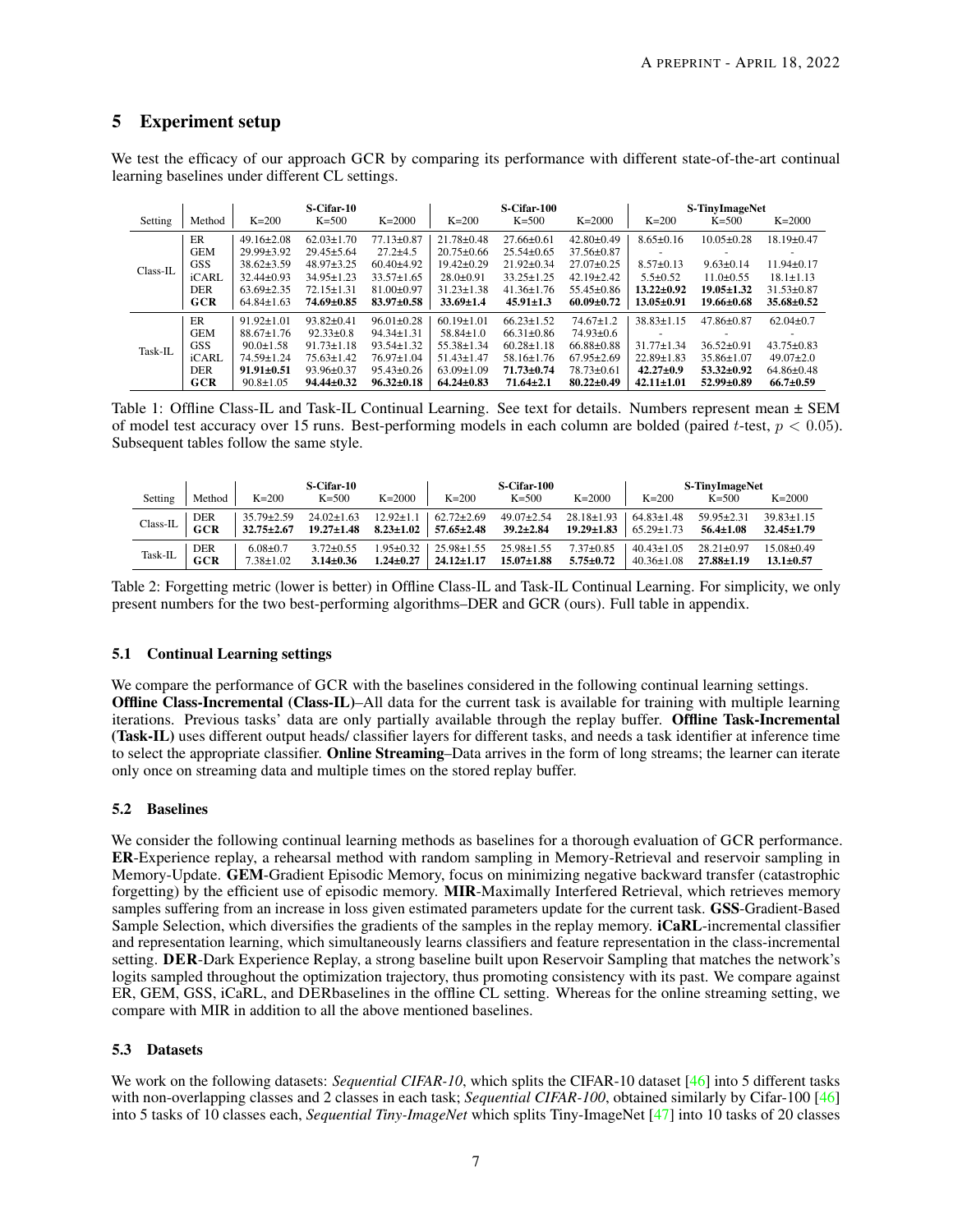<span id="page-7-3"></span>each, and *Sequential ImageNet-1k* which splits ImageNet 1k [\[48\]](#page-11-15) into 5 tasks of 200 classes each. For an extended learning experiment, we also split Cifar-100 into 20 tasks of 5 classes each (see Results below).

#### 5.4 Model architecture and other training details

We used ResNet18 as the base model architecture for all datasets throughout all experiments. We use a minibatch size of 32 for both the current task data and the replay buffer. We use a standard stochastic gradient descent (SGD) optimizer without any learning rate scheduler. Other parameter values that are not explicitly mentioned are hyperparameters, and we calculate the best performing values for each run using hyperparameter tuning. Details of grid search and selected values are added in the supplementary material.

#### 5.5 Evaluation

Following previous work [\[7\]](#page-9-6), we select hyperparameters by performing a grid search on validation data obtained by splitting 10% of training data. In all comparisons, the respective models are trained with chosen hyperparameters on the training data, and model accuracy is evaluated on a separate test dataset. This procedure is repeated 15 times with different random seeds controlling weight initialization and subsequent data randomization. We present the mean accuracy along with the standard error of the mean. We also present the *forgetting metric* (F) [\[49\]](#page-11-16), which measures how much the accuracy of learnt tasks decrease over time as the continual models tries to learn subsequent tasks. Since all models within a comparison are trained on the same set of random seeds, we use paired t-tests to determine the statistical significance of any differences in metrics, evaluated at  $p < 0.05$  confidence threshold.

### 6 Results

#### <span id="page-7-4"></span>6.1 Offline Continual Learning

|            |                                    |                                                                                       | Class-IL                 |                 | <b>Task-IL</b>   |                 |                                                 |      |  |
|------------|------------------------------------|---------------------------------------------------------------------------------------|--------------------------|-----------------|------------------|-----------------|-------------------------------------------------|------|--|
|            |                                    | $K=200$                                                                               |                          | $K = 500$       |                  | $K = 200$       | $K = 500$                                       |      |  |
| Method     | Acc $(\uparrow)$ F( $\downarrow$ ) |                                                                                       | $\vert$ Acc $(\uparrow)$ | $F(\mathbb{L})$ | Acc $(\uparrow)$ | $F(\downarrow)$ | $\vert$ Acc $(\uparrow)$                        | F(L) |  |
| ER         | $9.57 \pm 3.06$                    | 76.08±4.38   15.79±4.63  69.46±5.26   68.66±8.37  19.84±7.72   75.75±4.94  14.18±4.62 |                          |                 |                  |                 |                                                 |      |  |
| <b>DER</b> |                                    | $15.64 \pm 2.59$ $64.34 \pm 4.33$   26.61 $\pm 4.94$ $51.27 \pm 7.57$                 |                          |                 | 66.87±3.91       |                 | 21.08 ± 3.68   77.41 ± 4.15 13.05 ± 4.17        |      |  |
| <b>GCR</b> | $21.02 \pm 1.99$                   | $51.82 \pm 4.04$ 31.93 $\pm 4.86$ 42.1 $\pm 6.6$ 68.86 $\pm 2.98$                     |                          |                 |                  |                 | $20.11\pm3.07$   $78.09\pm3.33$ 12.97 $\pm3.15$ |      |  |

<span id="page-7-0"></span>Table 3: Offline Class-IL and Task-IL results on S-Cifar100 (20 Tasks) for 20 tasks with each task having 5 classes. GCR significantly outperforms ER & DER, by larger margins than the 5-task setting, showing that GCR coreset selection scales effectively to more tasks.

|            |                  | S-Cifar-10       |                  |                  | S-Cifar-100      |                  |                 | <b>S-TinyImageNet</b> |                  |
|------------|------------------|------------------|------------------|------------------|------------------|------------------|-----------------|-----------------------|------------------|
| Method     | $K=200$          | $K = 500$        | $K = 2000$       | $K=200$          | $K = 500$        | $K = 2000$       | $K=200$         | $K = 500$             | $K = 2000$       |
| ER         | $32.63 + 5.11$   | $43.32 \pm 4.75$ | $49.31 \pm 7.45$ | $11.72 \pm 1.25$ | $14.94 \pm 1.69$ | $20.78 \pm 1.48$ | $4.36 \pm 1.02$ | $6.69 \pm 0.53$       | $11.3 \pm 1.45$  |
| <b>GEM</b> | $16.81 \pm 1.17$ | $17.73 \pm 0.98$ | $20.35 \pm 2.44$ | $10.42\pm1.66$   | $9.18 \pm 1.8$   | $12.38 \pm 3.81$ | $5.15 \pm 0.71$ | $6.14 \pm 1.01$       | $9.56 \pm 2.63$  |
| <b>GSS</b> | $33.83 + 3.95$   | $40.59 + 4.2$    | $41.7 + 4.56$    | $12.31 \pm 0.57$ | $13.84 \pm 0.57$ | $16.24 \pm 0.8$  | $5.82 \pm 0.38$ | $6.78 \pm 0.41$       | $8.44 \pm 0.48$  |
| iCARL      | $38.66 \pm 2.03$ | $33.53 \pm 3.17$ | $39.56 \pm 1.53$ | $11.23 \pm 0.31$ | $11.81 \pm 0.29$ | $12.28 \pm 0.39$ | $4.39 \pm 0.19$ | $5.36 \pm 0.27$       | $6.66 \pm 0.3$   |
| MIR        | $21.5 \pm 0.7$   | $30.52 \pm 1.22$ | $46.40 \pm 1.81$ | $10.3 \pm 0.3$   | $11.40 \pm 0.38$ | $16.02 \pm 0.5$  | $4.9 \pm 0.17$  | $5.1 \pm 0.33$        | $7.05 \pm 0.3$   |
| DER        | $38.26 \pm 5.08$ | $45.56 \pm 6.02$ | $49.9 \pm 7.55$  | $10.68 \pm 2.03$ | $14.43 \pm 2.44$ | $24.83 \pm 1.58$ | $4.81 \pm 0.57$ | $8.49 \pm 0.48$       | $15.97 \pm 0.95$ |
| GCR        | $42.26 \pm 7.6$  | $51.17 \pm 3.5$  | $52.3 \pm 7.01$  | 14.88±0.94       | $18.89 \pm 1.5$  | $22.47 \pm 2.01$ | $6.19 \pm 0.36$ | $8.77 \pm 0.5$        | $11.83 \pm 1.26$ |

Table 4: Online Continual Learning. See text for details.

<span id="page-7-1"></span>

| Ablation Setting \ Buffer Size | 500              | 2000             |
|--------------------------------|------------------|------------------|
| GCR (ours)                     | $45.91 \pm 1.3$  | $60.09 \pm 0.72$ |
| GCR w/ reservoir sampling      | $43.73 \pm 1.7$  | $57.41 \pm 1.01$ |
| GCR w/ bilevel coresets        | $40.41 \pm 1.05$ | $51.11 \pm 0.96$ |
| $DER++$                        | $41.36 \pm 1.76$ | $55.45 \pm 0.86$ |
| GCR (ours)                     | $45.91 \pm 1.3$  | $60.09 \pm 0.72$ |
| GCR w/o SupCon Loss            | $45.54 \pm 1.39$ | 58.35±0.78       |

<span id="page-7-2"></span>Table 5: Ablation Study on Class-IL offline continual learning with S-Cifar-100 for two different buffer sizes. For buffer size=2000, all pairwise differences were statistically significant with  $p < 1e - 3$ .

Table [1](#page-6-0) shows the average accuracy of various continual learning methods at the end of tasks for Cifar-10, Cifar-100 and Tiny-ImageNet for different buffer sizes. Models are trained for 50 epochs for Cifar-10 and Cifar-100. Epochs are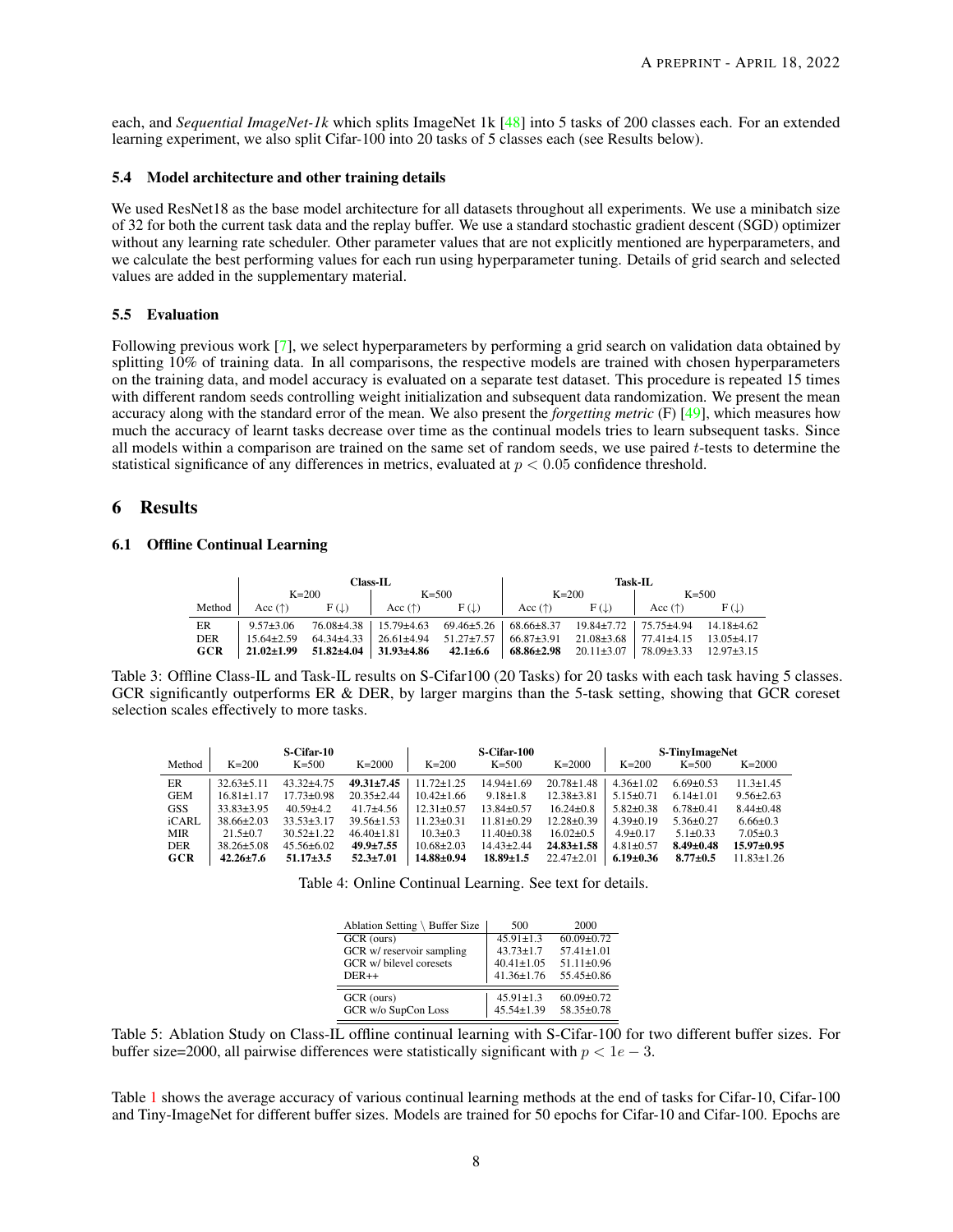<span id="page-8-0"></span>increased to 100 for Tiny-ImageNet, which is commonly done for harder datasets. The candidate pool size in GCR is kept equal to the buffer size for all experiments.

In the Class-IL setting, GCR outperforms other methods with gains of roughly 1-5% that are statistically significant. For S-Cifar-100, for buffer sizes of 500 and 2000, the difference is more than 4.5%. Among the baselines considered, only DER appears close; this can be attributed to the usage of distillation loss proposed by DER, which other methods do not use. S-TinyImageNet is a challenging dataset for continual learning, and both DER and GCR show significant improvements over alternative approaches.

For the Task-IL setting, although GCR outperforms others in many instances (e.g., in S-Cifar-100 for buffer size 2000, the difference is close to 1.5%), DERand ER both have accuracy reasonably close to that of GCR. We believe this is due to the substantially lower complexity of the Task-IL setting; the CL model only needs to learn each task in isolation. GSS gives comparable results on S-Cifar-10, but its performance deteriorates for S-Cifar-100 and S-TinyImageNet, suggesting that it does not scale to more difficult datasets.

Forgetting metric: Table [2](#page-6-1) shows the forgetting metric (F) for different settings and buffer sizes. This metric shows that GCR performs better due to less catastrophic forgetting than other replay based methods; the forgetting metric and accuracy numbers in Table [1](#page-6-0) covary closely.

Increased number of tasks: Table [3](#page-7-0) shows accuracy and forgetting metric on the S-Cifar-100 20-task data (5 classes per task) to study the impact of increasing numbers of rounds of gradient approximation / replay buffer updates. GCR shows robust gains, especially at smaller buffer sizes and in Class-incremental setting, which correspond to the significantly harder continual learning problems. The wider gap between DERand GCR compared to Table [1](#page-6-0) shows that our coreset selection procedure accumulates value over time, scaling effectively to 4x the number of tasks.

Gradient-based selection on high-res images: Finally, we show that the gradient optimization works for significantly more complex tasks or input characteristics, by demonstrating gains in the high-resolution S-ImageNet-1k task (see Supplementary Table [10\)](#page-13-2).

Generality of gradient-based coresets: We also show that our gradient based coresets can be combined effectively with other replay based approaches to improve their performance. Refer Supplementary materials [C](#page-13-1) for details.

#### <span id="page-8-1"></span>6.2 Online Streaming Continual Learning

Table [4](#page-7-1) compares GCR against baselines in the online setting. Here, data is made available in streams of size 6250, and the task boundary is blurred. Due to the streaming nature of the data, models are only allowed a single epoch of training on each stream. Since iCARL and GEM require knowledge of task boundaries, we explicitly provided the task identity while training those two baselines for a fair comparison. In this setting, the performance gap between GCR and baselines is much more apparent for low buffer sizes, where the quality of examples stored plays a significant role. As buffer size increases, coverage can compensate for suboptimal data selection. In fact, for S-Cifar-10 with a buffer size of 500, the gap between DER and GCR is more than 5%. Forgetting metrics are reported in Supplementary materials [B](#page-12-2) due to space considerations. Recent papers like [\[40\]](#page-11-7) in online continual learning do not compare against techniques in an offline setting that can be straightforwardly adapted and are very competitive in the online setting. We note that their reported numbers are significantly lower even than DERin Table [4;](#page-7-1) as a result, we did not re-evaluate those techniques in our study.

#### 6.3 Ablation studies

Table [5](#page-7-2) shows the performance of GCR with the coreset selection method being replaced by reservoir sampling [\[7\]](#page-9-6) and bilevel coresets [\[10\]](#page-9-9) (rows 2, 3 respectively). Shown for comparison is DER, which uses reservoir sampling, and also does not have the supervised contrastive loss used in our GCR formulation. We see that bilevel coresets performs worse than DER, and worse even than reservoir sampling, and GCR clearly outperforms. In similar vein, rows 5, 6 compare GCR with and without supervised contrastive loss, showing that SupCon contributes clear, additional value. All pairwise comparisons for buffer size 2000 were statistically significant with  $p < 1e - 3$ .

# 7 Conclusion, Limitations, and Future Work

We presented GCR, a gradient-based coreset selection method for replay-based continual learning in which we propose gradient approximation as an optimization criterion for selecting coresets, building on recent advances in supervised learning settings [\[35\]](#page-11-2). We integrate this objective into the continual learning workflow in selecting and updating replay buffers for future training. We also include a supervised representation learning loss [\[11\]](#page-9-10) in our CL objective,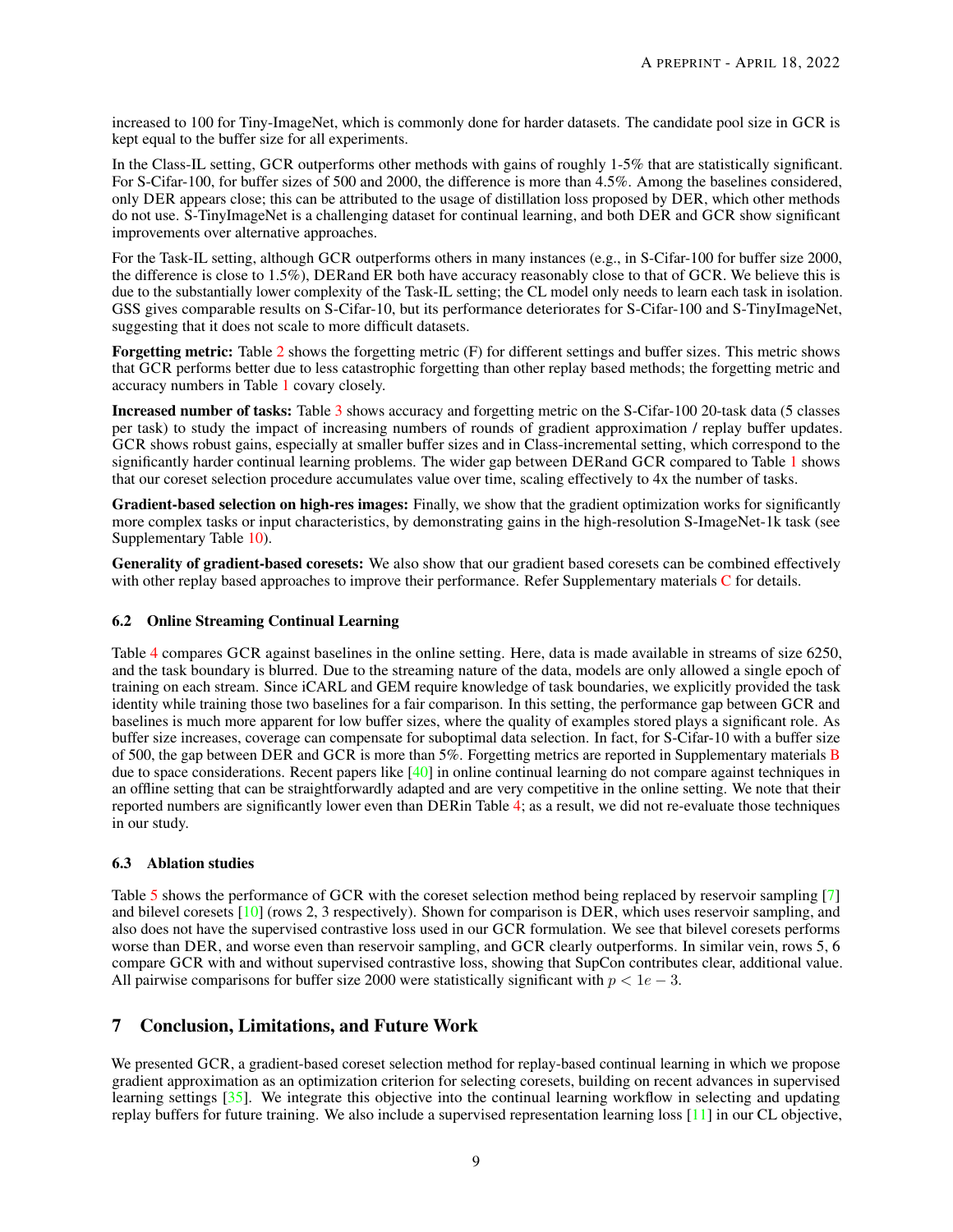<span id="page-9-12"></span>enhancing the learned representations over the model's lifetime. Extensive experiments across datasets, replay buffer sizes, and CL settings (offline/online, class-IL/task-IL) show that GCR significantly outperforms previous approaches in comparable settings, to a degree of 2-4% accuracy in offline settings and up to 5% in online settings. Ablation studies show that the GCR coreset selection objective outperforms previous best selection mechanisms [\[10,](#page-9-9) [7\]](#page-9-6), and the representation loss also independently contributes to performance gains. Our coreset selection approach scales well, providing increasingly significant gains as the number of tasks increases, according to experiments with a high number of tasks and image complexity. We demonstrate that the core ideas of GCR apply to offline and online settings (typically studied separately) by combining them. We hope that further cross-fertilization of ideas will continue to occur. A challenge remains, however, in integrating GCR with previous ideas in the field (e.g., maintaining exemplars (iCaRL  $[22]$ ), function regularization  $[25]$ , and self-supervision). In addition, we simplify our candidate selection by using a throw-away candidate buffer, which adds memory overhead that may be problematic in online CL. In the future, we will work on developing streaming coreset selection mechanisms to address these challenges.

# 8 Acknowledgments and Funding

We thank the CVPR area chairs and anonymous reviewers for their constructive comments on this paper. RI and KK were supported by the National Science Foundation(NSF) under Grant Number 2106937, a startup grant from UT Dallas, as well as Google and Adobe awards. The opinions, findings, conclusions, and recommendations expressed in this material are those of the author(s). They do not necessarily reflect the views of the National Science Foundation, Google, and Adobe.

## References

- <span id="page-9-0"></span>[1] Sebastian Thrun and Tom M Mitchell. Lifelong robot learning. *Robotics and autonomous systems*, 15(1-2):25–46, 1995. [1](#page-0-1)
- <span id="page-9-1"></span>[2] Michael McCloskey and Neal J Cohen. Catastrophic interference in connectionist networks: The sequential learning problem. In *Psychology of learning and motivation*, volume 24, pages 109–165. Elsevier, 1989. [1](#page-0-1)
- <span id="page-9-2"></span>[3] James Kirkpatrick, Razvan Pascanu, Neil Rabinowitz, Joel Veness, Guillaume Desjardins, Andrei A Rusu, Kieran Milan, John Quan, Tiago Ramalho, Agnieszka Grabska-Barwinska, et al. Overcoming catastrophic forgetting in neural networks. *Proceedings of the national academy of sciences*, 114(13):3521–3526, 2017. [1](#page-0-1)
- <span id="page-9-3"></span>[4] Tim G. J. Rudner, Freddie Bickford Smith, Qixuan Feng, Yee Whye Teh, and Yarin Gal. Continual Learning via Function-Space Variational Inference: A Unifying View. *ICML'21 Workshop on subset selection in ML*, 2021. [1,](#page-0-1) [2](#page-1-1)
- <span id="page-9-4"></span>[5] Steven CY Hung, Cheng-Hao Tu, Cheng-En Wu, Chien-Hung Chen, Yi-Ming Chan, and Chu-Song Chen. Compacting, picking and growing for unforgetting continual learning. *NeurIPS 2020*, 2020. [1,](#page-0-1) [2](#page-1-1)
- <span id="page-9-5"></span>[6] Ghada Sokar, Decebal Constantin Mocanu, and Mykola Pechenizkiy. Spacenet: Make free space for continual learning. *Neurocomputing*, 439:1–11, 2021. [1,](#page-0-1) [2](#page-1-1)
- <span id="page-9-6"></span>[7] Pietro Buzzega, Matteo Boschini, Angelo Porrello, Davide Abati, and SIMONE CALDERARA. Dark experience for general continual learning: a strong, simple baseline. In H. Larochelle, M. Ranzato, R. Hadsell, M. F. Balcan, and H. Lin, editors, *Advances in Neural Information Processing Systems*, volume 33, pages 15920–15930. Curran Associates, Inc., 2020. [1,](#page-0-1) [2,](#page-1-1) [3,](#page-2-2) [4,](#page-3-2) [5,](#page-4-1) [8,](#page-7-3) [9,](#page-8-0) [10](#page-9-12)
- <span id="page-9-7"></span>[8] Rahaf Aljundi, Min Lin, Baptiste Goujaud, and Yoshua Bengio. Gradient based sample selection for online continual learning. *NeurIPS*, pages 11816–11825, 2019. [1,](#page-0-1) [2](#page-1-1)
- <span id="page-9-8"></span>[9] Jaehong Yoon, Divyam Madaan, Eunho Yang, and Sung Ju Hwang. Online coreset selection for rehearsal-based continual learning. *arXiv preprint arXiv:2106.01085*, 2021. [1,](#page-0-1) [2,](#page-1-1) [13](#page-12-3)
- <span id="page-9-9"></span>[10] Zalán Borsos, Mojmír Mutný, and Andreas Krause. Coresets via bilevel optimization for continual learning and streaming. *arXiv preprint arXiv:2006.03875*, 2020. [1,](#page-0-1) [3,](#page-2-2) [9,](#page-8-0) [10](#page-9-12)
- <span id="page-9-10"></span>[11] Prannay Khosla, Piotr Teterwak, Chen Wang, Aaron Sarna, Yonglong Tian, Phillip Isola, Aaron Maschinot, Ce Liu, and Dilip Krishnan. Supervised contrastive learning. In *NeurIPS 2020*, volume 33, 2020. [2,](#page-1-1) [5,](#page-4-1) [9](#page-8-0)
- <span id="page-9-11"></span>[12] James Kirkpatrick, Razvan Pascanu, Neil Rabinowitz, Joel Veness, Guillaume Desjardins, Andrei A. Rusu, Kieran Milan, John Quan, Tiago Ramalho, Agnieszka Grabska-Barwinska, Demis Hassabis, Claudia Clopath, Dharshan Kumaran, and Raia Hadsell. Overcoming catastrophic forgetting in neural networks. *Proceedings of the National Academy of Sciences*, 114(13):3521–3526, 2017. [2](#page-1-1)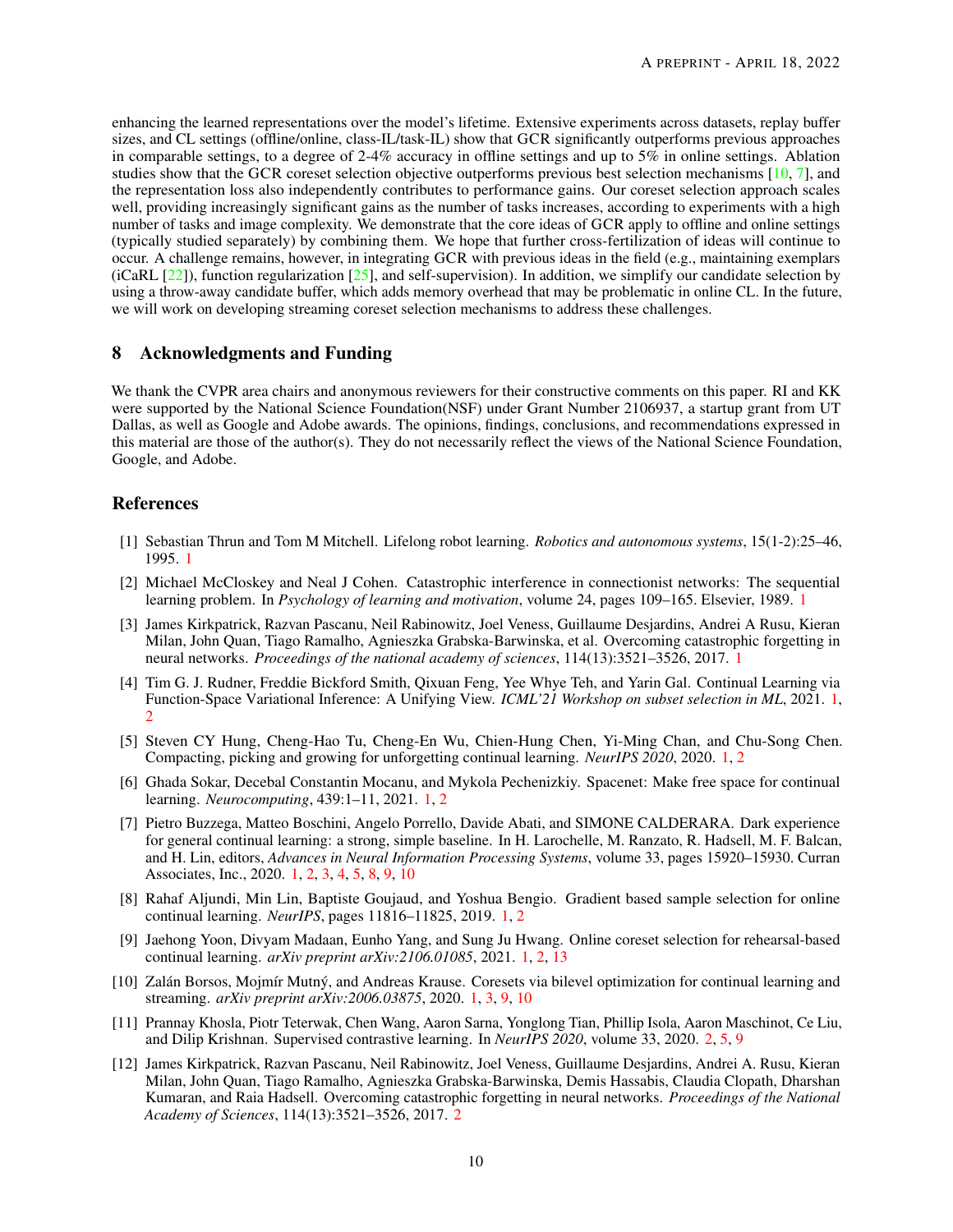- <span id="page-10-0"></span>[13] Friedemann Zenke, Ben Poole, and Surya Ganguli. Continual learning through synaptic intelligence. In *Proceedings of the 34th International Conference on Machine Learning - Volume 70*, ICML'17, page 3987–3995. JMLR.org, 2017. [2](#page-1-1)
- <span id="page-10-1"></span>[14] Joan Serra, Didac Suris, Marius Miron, and Alexandros Karatzoglou. Overcoming catastrophic forgetting with hard attention to the task. In Jennifer Dy and Andreas Krause, editors, *Proceedings of the 35th International Conference on Machine Learning*, volume 80 of *Proceedings of Machine Learning Research*, pages 4548–4557. PMLR, 10–15 Jul 2018. [2](#page-1-1)
- <span id="page-10-2"></span>[15] Sungmin Cha, Hsiang Hsu, Flávio P. Calmon, and Taesup Moon. CPR: classifier-projection regularization for continual learning. *ICLR 2021*, 2021. [2](#page-1-1)
- <span id="page-10-3"></span>[16] Sang-Woo Lee, Jin-Hwa Kim, Jaehyun Jun, Jung-Woo Ha, and Byoung-Tak Zhang. Overcoming catastrophic forgetting by incremental moment matching. In I. Guyon, U. V. Luxburg, S. Bengio, H. Wallach, R. Fergus, S. Vishwanathan, and R. Garnett, editors, *Advances in Neural Information Processing Systems*, volume 30. Curran Associates, Inc., 2017. [2](#page-1-1)
- <span id="page-10-4"></span>[17] Zhizhong Li and Derek Hoiem. Learning without forgetting. *IEEE Transactions on Pattern Analysis and Machine Intelligence*, 40(12):2935–2947, 2018. [2](#page-1-1)
- <span id="page-10-5"></span>[18] Andrea Cossu, Antonio Carta, and Davide Bacciu. Continual learning with gated incremental memories for sequential data processing. In *IJCNN 2020*, pages 1–8, 2020. [2](#page-1-1)
- <span id="page-10-6"></span>[19] Tameem Adel, Han Zhao, and Richard E. Turner. Continual learning with adaptive weights (claw). In *International Conference on Learning Representations*, 2020. [2](#page-1-1)
- <span id="page-10-7"></span>[20] Anthony Robins. Catastrophic forgetting, rehearsal and pseudorehearsal. *Connection Science*, 7(2):123–146, 1995. [2,](#page-1-1) [4,](#page-3-2) [5](#page-4-1)
- <span id="page-10-8"></span>[21] Roger Ratcliff. Connectionist models of recognition memory: Constraints imposed by learning and forgetting functions. *Psychological Review*, pages 285–308, 1990. [2](#page-1-1)
- <span id="page-10-9"></span>[22] Sylvestre-Alvise Rebuffi, Alexander Kolesnikov, Georg Sperl, and Christoph H Lampert. icarl: Incremental classifier and representation learning. In *Proceedings of the IEEE conference on Computer Vision and Pattern Recognition*, pages 2001–2010, 2017. [2,](#page-1-1) [10,](#page-9-12) [13](#page-12-3)
- <span id="page-10-10"></span>[23] David Lopez-Paz and Marc'Aurelio Ranzato. Gradient episodic memory for continual learning. *Advances in neural information processing systems*, 30:6467–6476, 2017. [2](#page-1-1)
- <span id="page-10-11"></span>[24] Arslan Chaudhry, Ranzato Marc'Aurelio, Marcus Rohrbach, and Mohamed Elhoseiny. Efficient lifelong learning with a-gem. In *7th International Conference on Learning Representations, ICLR 2019*. International Conference on Learning Representations, ICLR, 2019. [2](#page-1-1)
- <span id="page-10-12"></span>[25] Matthew Riemer, Ignacio Cases, Robert Ajemian, Miao Liu, Irina Rish, Yuhai Tu, and Gerald Tesauro. Learning to learn without forgetting by maximizing transfer and minimizing interference. In *International Conference on Learning Representations*, 2018. [2,](#page-1-1) [3,](#page-2-2) [10,](#page-9-12) [14](#page-13-3)
- <span id="page-10-13"></span>[26] Rahaf Aljundi, Eugene Belilovsky, Tinne Tuytelaars, Laurent Charlin, Massimo Caccia, Min Lin, and Lucas Page-Caccia. Online continual learning with maximal interfered retrieval. In H. Wallach, H. Larochelle, A. Beygelzimer, F. d'Alché-Buc, E. Fox, and R. Garnett, editors, *Advances in Neural Information Processing Systems 32*, pages 11849–11860. Curran Associates, Inc., 2019. [2](#page-1-1)
- <span id="page-10-14"></span>[27] Dan Feldman. Core-sets: Updated survey. In *Sampling Techniques for Supervised or Unsupervised Tasks*, pages 23–44. Springer, 2020. [2](#page-1-1)
- <span id="page-10-15"></span>[28] Sariel Har-Peled and Soham Mazumdar. On coresets for k-means and k-median clustering. In *Proceedings of the thirty-sixth annual ACM symposium on Theory of computing*, pages 291–300, 2004. [2](#page-1-1)
- <span id="page-10-16"></span>[29] Oliver Lemke and Bettina G. Keller. Density-based cluster algorithms for the identification of core sets. *The Journal of chemical physics*, 145 16:164104, 2016. [2](#page-1-1)
- <span id="page-10-17"></span>[30] Jacky Zhang, Rajiv Khanna, Anastasios Kyrillidis, and Sanmi Koyejo. Bayesian coresets: Revisiting the nonconvex optimization perspective. In Arindam Banerjee and Kenji Fukumizu, editors, *Proceedings of The 24th International Conference on Artificial Intelligence and Statistics*, volume 130 of *Proceedings of Machine Learning Research*, pages 2782–2790. PMLR, 13–15 Apr 2021. [2](#page-1-1)
- <span id="page-10-18"></span>[31] Trevor Campbell and Boyan Beronov. Sparse variational inference: Bayesian coresets from scratch. In H. Wallach, H. Larochelle, A. Beygelzimer, F. d'Alché-Buc, E. Fox, and R. Garnett, editors, *Advances in Neural Information Processing Systems*, volume 32. Curran Associates, Inc., 2019. [2](#page-1-1)
- <span id="page-10-19"></span>[32] Trevor Campbell and Tamara Broderick. Automated scalable bayesian inference via hilbert coresets. *J. Mach. Learn. Res.*, 20(1):551–588, jan 2019. [2](#page-1-1)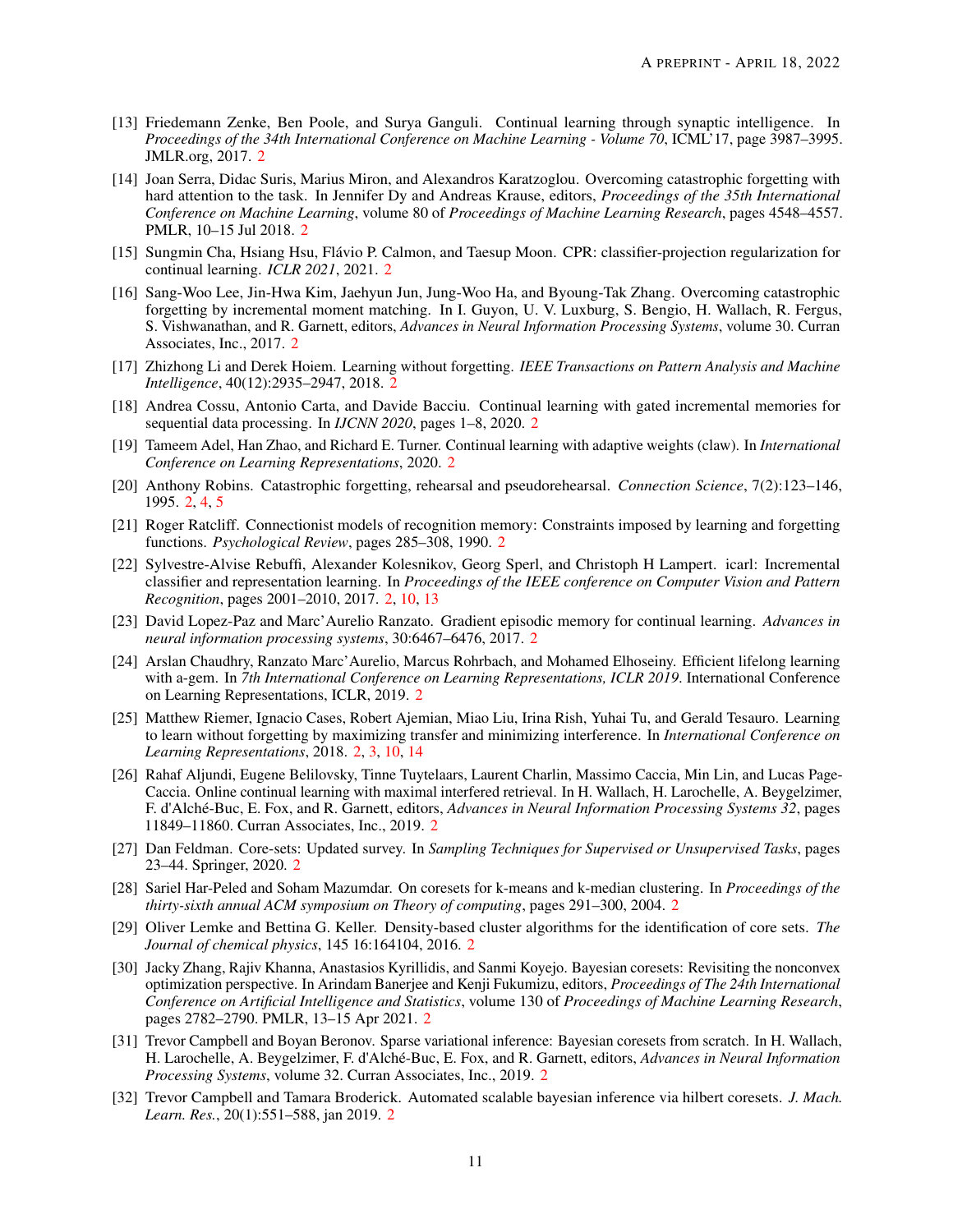- <span id="page-11-0"></span>[33] Trevor Campbell and Tamara Broderick. Bayesian coreset construction via greedy iterative geodesic ascent. In Jennifer G. Dy and Andreas Krause, editors, *Proceedings of the 35th International Conference on Machine Learning, ICML 2018, Stockholmsmässan, Stockholm, Sweden, July 10-15, 2018*, volume 80 of *Proceedings of Machine Learning Research*, pages 697–705. PMLR, 2018. [2](#page-1-1)
- <span id="page-11-1"></span>[34] Jonathan Huggins, Trevor Campbell, and Tamara Broderick. Coresets for scalable bayesian logistic regression. In D. Lee, M. Sugiyama, U. Luxburg, I. Guyon, and R. Garnett, editors, *Advances in Neural Information Processing Systems*, volume 29. Curran Associates, Inc., 2016. [2](#page-1-1)
- <span id="page-11-2"></span>[35] Krishnateja Killamsetty, Durga S, Ganesh Ramakrishnan, Abir De, and Rishabh Iyer. Grad-match: Gradient matching based data subset selection for efficient deep model training. In Marina Meila and Tong Zhang, editors, *Proceedings of the 38th International Conference on Machine Learning*, volume 139 of *Proceedings of Machine Learning Research*, pages 5464–5474. PMLR, 18–24 Jul 2021. [2,](#page-1-1) [4,](#page-3-2) [5,](#page-4-1) [9](#page-8-0)
- <span id="page-11-3"></span>[36] Baharan Mirzasoleiman, Kaidi Cao, and Jure Leskovec. Coresets for robust training of deep neural networks against noisy labels. In H. Larochelle, M. Ranzato, R. Hadsell, M. F. Balcan, and H. Lin, editors, *Advances in Neural Information Processing Systems*, volume 33, pages 11465–11477. Curran Associates, Inc., 2020. [2](#page-1-1)
- <span id="page-11-4"></span>[37] Baharan Mirzasoleiman, Jeff A. Bilmes, and Jure Leskovec. Coresets for data-efficient training of machine learning models. In *ICML*, 2020. [2](#page-1-1)
- <span id="page-11-5"></span>[38] Krishnateja Killamsetty, Durga Sivasubramanian, Ganesh Ramakrishnan, and Rishabh Iyer. Glister: Generalization based data subset selection for efficient and robust learning. *In AAAI*, 2021. [2](#page-1-1)
- <span id="page-11-6"></span>[39] Krishnateja Killamsetty, Xujiang Zhao, Feng Chen, and Rishabh K Iyer. RETRIEVE: Coreset selection for efficient and robust semi-supervised learning. In A. Beygelzimer, Y. Dauphin, P. Liang, and J. Wortman Vaughan, editors, *Advances in Neural Information Processing Systems*, 2021. [2](#page-1-1)
- <span id="page-11-7"></span>[40] Dongsub Shim, Zheda Mai, Jihwan Jeong, Scott Sanner, Hyunwoo Kim, and Jongseong Jang. Online classincremental continual learning with adversarial shapley value. 2021. [2,](#page-1-1) [9](#page-8-0)
- <span id="page-11-10"></span>[41] Gido M. van de Ven and A. Tolias. Three scenarios for continual learning. *ArXiv*, abs/1904.07734, 2019. [3](#page-2-2)
- <span id="page-11-8"></span>[42] Matthias De Lange, Rahaf Aljundi, Marc Masana, Sarah Parisot, Xu Jia, Ales Leonardis, Gregory Slabaugh, and Tinne Tuytelaars. A continual learning survey: Defying forgetting in classification tasks. *IEEE Transactions on Pattern Analysis and Machine Intelligence*, 2021. [3](#page-2-2)
- <span id="page-11-9"></span>[43] Léon Bottou. *On-Line Learning and Stochastic Approximations*, page 9–42. Cambridge University Press, USA, 1999. [3](#page-2-2)
- <span id="page-11-11"></span>[44] Balas K. Natarajan. Sparse approximate solutions to linear systems. *SIAM J. Comput.*, 24:227–234, 1995. [4](#page-3-2)
- <span id="page-11-12"></span>[45] Jeffrey S. Vitter. Random sampling with a reservoir. *ACM Trans. Math. Softw.*, 11(1):37–57, March 1985. [6](#page-5-2)
- <span id="page-11-13"></span>[46] Alex Krizhevsky. Learning multiple layers of features from tiny images. Technical report, 2009. [7](#page-6-2)
- <span id="page-11-14"></span>[4[7](#page-6-2)] H. Pouransari and Saman Ghili. Tiny imagenet visual recognition challenge. 2014. 7
- <span id="page-11-15"></span>[48] Olga Russakovsky, Jia Deng, Hao Su, Jonathan Krause, Sanjeev Satheesh, Sean Ma, Zhiheng Huang, Andrej Karpathy, Aditya Khosla, Michael Bernstein, Alexander C. Berg, and Li Fei-Fei. ImageNet Large Scale Visual Recognition Challenge. *International Journal of Computer Vision (IJCV)*, 115(3):211–252, 2015. [8,](#page-7-3) [14](#page-13-3)
- <span id="page-11-16"></span>[49] Arslan Chaudhry, Puneet K Dokania, Thalaiyasingam Ajanthan, and Philip HS Torr. Riemannian walk for incremental learning: Understanding forgetting and intransigence. In *Proceedings of the European Conference on Computer Vision (ECCV)*, pages 532–547, 2018. [8](#page-7-3)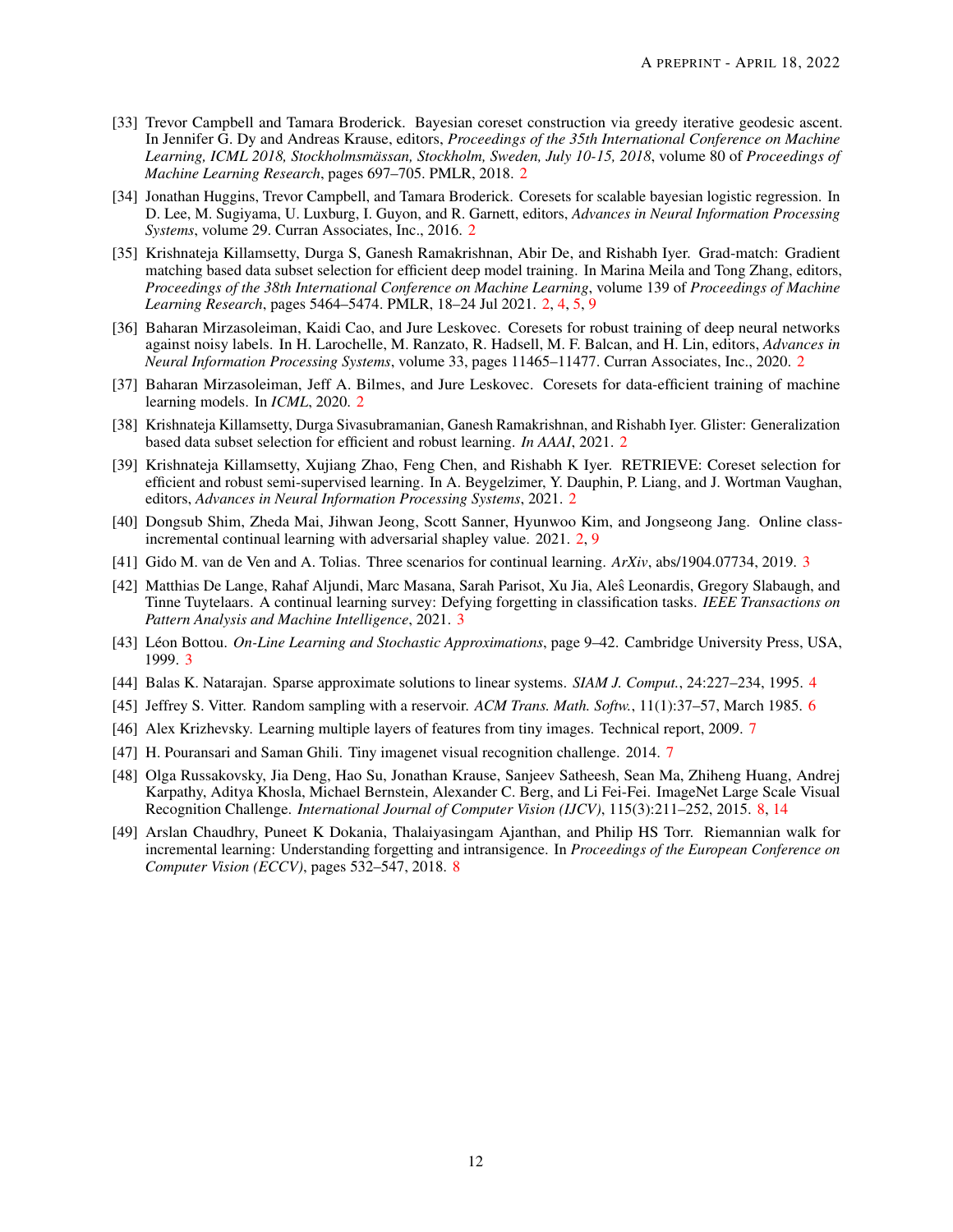# <span id="page-12-3"></span><span id="page-12-1"></span>A Algorithm

Algorithm 3: Adaptive Sampling Algorithm

**Input:** Replay Buffer:  $X$ , Replay Buffer weights: W, Candidate Pool:  $C_t$ , Task sample count:  $n_t$ , Entire sample count: n **Output:** Data sample:  $\{(x, y, z, w)\}$ 1 Calculate probability:  $p = \frac{n_t}{n}$ 2 Sample a random number:  $p_f = random([0, 1])$ 3 if  $p_f \leq p$  then 4 | Sample a index randomly:  $i = random([1, |\mathcal{C}_t|])$ 5  $(x, y, z, w) = (\mathcal{C}_t[i], 1)$ <sup>6</sup> else

```
7 | Sample a index randomly: i = random([1, |\mathcal{X}|])8 (x, y, z, w) = (X[i], W[i])
```
# <span id="page-12-2"></span>B Additional Results

#### B.1 Forgetting metric

|            |            |                  | S-Cifar-10       |                  |                  | S-Cifar-100      |                  |                  | S-TinyImageNet           |                  |
|------------|------------|------------------|------------------|------------------|------------------|------------------|------------------|------------------|--------------------------|------------------|
| Setting    | Method     | $K=200$          | $K=500$          | $K = 2000$       | $K=200$          | $K=500$          | $K = 2000$       | $K=200$          | $K=500$                  | $K = 2000$       |
|            | ER         | $59.3 \pm 2.48$  | $43.22 \pm 2.1$  | $23.85 \pm 1.09$ | $75.06 \pm 0.63$ | $67.96 \pm 0.78$ | $49.12 \pm 0.57$ | $76.53 \pm 0.51$ | $75.21 \pm 0.54$         | $65.58 \pm 0.53$ |
|            | <b>GEM</b> | $80.36 \pm 5.25$ | 78.93±6.53       | $82.33 \pm 5.83$ | $77.4 \pm 1.09$  | $71.34 \pm 0.78$ | $55.27 \pm 1.37$ |                  | $\overline{\phantom{a}}$ |                  |
| $Class-IL$ | <b>GSS</b> | 72.48±4.45       | $59.18{\pm}4.0$  | $44.59 \pm 6.13$ | $77.62 \pm 0.76$ | $74.12 \pm 0.42$ | $67.42 \pm 0.62$ | $76.47 \pm 0.4$  | $75.3 \pm 0.26$          | $72.49 \pm 0.43$ |
|            | iCARL      | $23.52 \pm 1.27$ | $28.2 + 2.41$    | $21.91 \pm 1.15$ | $47.2 \pm 1.23$  | $40.99 \pm 1.02$ | $30.64 \pm 1.85$ | $31.06 \pm 1.91$ | $37.3 \pm 1.42$          | $39.88 \pm 1.51$ |
|            | <b>DER</b> | $35.79 \pm 2.59$ | $24.02 \pm 1.63$ | $12.92 \pm 1.1$  | $62.72 \pm 2.69$ | $49.07 \pm 2.54$ | $28.18 \pm 1.93$ | $64.83 \pm 1.48$ | $59.95 \pm 2.31$         | $39.83 \pm 1.15$ |
|            | <b>GCR</b> | $32.75 \pm 2.67$ | $19.27 \pm 1.48$ | $8.23 \pm 1.02$  | $57.65 \pm 2.48$ | $39.2 \pm 2.84$  | $19.29 \pm 1.83$ | $65.29 \pm 1.73$ | $56.4 \pm 1.08$          | $32.45 \pm 1.79$ |
|            | ER         | $6.07 \pm 1.09$  | $3.5 \pm 0.53$   | $1.37+0.44$      | $27.38 \pm 1.46$ | $17.37 \pm 1.06$ | $8.03 \pm 0.66$  | $40.47 \pm 1.54$ | $30.73 \pm 0.62$         | $18.0 \pm 0.83$  |
|            | <b>GEM</b> | $9.57 \pm 2.05$  | $5.6 \pm 0.96$   | $2.95 \pm 0.81$  | $29.59 \pm 1.66$ | $20.44 \pm 1.13$ | $9.5 \pm 0.73$   |                  |                          |                  |
| Task-IL    | <b>GSS</b> | $8.49 \pm 2.05$  | $6.37 \pm 1.55$  | $4.31 \pm 1.68$  | $32.81 \pm 1.75$ | $26.57 \pm 1.34$ | $18.98 \pm 1.13$ | $50.75 \pm 1.63$ | $45.59 \pm 0.99$         | $38.05 \pm 1.17$ |
|            | iCARL      | $25.34 \pm 1.64$ | $22.61 \pm 3.97$ | $24.47 \pm 1.36$ | $36.2 \pm 1.85$  | $27.9 \pm 1.37$  | $16.99 \pm 1.76$ | $42.47 \pm 2.47$ | $39.44 \pm 0.84$         | $30.45 \pm 2.18$ |
|            | <b>DER</b> | $6.08 \pm 0.7$   | $3.72 \pm 0.55$  | $1.95 \pm 0.32$  | $25.98 \pm 1.55$ | $25.98 \pm 1.55$ | $7.37 \pm 0.85$  | $40.43 \pm 1.05$ | $28.21 \pm 0.97$         | $15.08 \pm 0.49$ |
|            | GCR        | $7.38 \pm 1.02$  | $3.14 \pm 0.36$  | $1.24 \pm 0.27$  | $24.12 \pm 1.17$ | $15.07 \pm 1.88$ | $5.75 \pm 0.72$  | $40.36 \pm 1.08$ | $27.88 \pm 1.19$         | $13.1 \pm 0.57$  |

<span id="page-12-4"></span>Table 6: Forgetting metric in Offline Class-IL and Task-IL Continual Learning

|            | S-Cifar-10       |                  |                   | S-Cifar-100      |                  |                  | <b>S-TinyImageNet</b> |                  |                  |
|------------|------------------|------------------|-------------------|------------------|------------------|------------------|-----------------------|------------------|------------------|
| Method     | $K=200$          | $K = 500$        | $K = 2000$        | $K=200$          | $K = 500$        | $K = 2000$       | $K=200$               | $K = 500$        | $K = 2000$       |
| ER         | $47.01 \pm 6.63$ | $38.72 \pm 7.94$ | $31.96 \pm 8.93$  | $30.16 \pm 0.69$ | $26.29 \pm 1.31$ | $16.42 \pm 2.17$ | $27.86 \pm 1.69$      | $32.53 \pm 1.18$ | $27.91 \pm 1.41$ |
| <b>GEM</b> | $73.63 + 3.96$   | $73.07 + 6.58$   | $53.27 \pm 10.93$ | $32.94 \pm 2.88$ | $27.15 \pm 3.78$ | $29.97 + 7.12$   |                       |                  |                  |
| GSS        | $48.8 \pm 6.56$  | $40.62 + 6.74$   | $40.67 \pm 5.75$  | $33.06 \pm 1.05$ | $25.37 \pm 1.93$ | $19.56 \pm 1.64$ | $36.91 \pm 1.44$      | $32.67 \pm 1.36$ | $23.63 \pm 1.18$ |
| iCARL      | $23.78 \pm 3.64$ | $26.2 \pm 4.31$  | $22.11 \pm 4.61$  | $9.53 \pm 0.57$  | $9.15 \pm 0.49$  | $8.9 \pm 0.49$   | $6.95 \pm 0.5$        | $7.22 \pm 0.38$  | $6.89 \pm 0.37$  |
| <b>DER</b> | $34.12 \pm 7.04$ | $29.05 \pm 8.59$ | $27.5 \pm 8.69$   | $26.84 \pm 1.7$  | $22.92+2.73$     | $13.72 \pm 2.03$ | $31.68 \pm 1.46$      | $27.09 \pm 0.79$ | $14.97 \pm 1.28$ |
| GCR        | $26.7 \pm 8.37$  | $20.1 \pm 3.32$  | $22.18 \pm 9.9$   | $21.86 \pm 1.77$ | $19.46 \pm 1.72$ | $17.91 \pm 2.3$  | $34.19 \pm 1.07$      | $27.47\pm0.8$    | $22.31 \pm 1.35$ |

<span id="page-12-5"></span>Table 7: Forgetting metric in Online Continual Learning.

In this section we present additional results for the experiments shown in Section [6.1](#page-7-4) and [6.2.](#page-8-1) We report the *forgetting* metric (FRG) which shows how much the accuracy of learnt tasks over time as the continual models tries to learn subsequent tasks. The average forgetting across the tasks is reported in Table [6](#page-12-4) (offline setting), and Table [7](#page-12-5) (online streaming setting). It is worth noting that FRG should only be seen along with final accuracy to draw comparisons between two continual learning models. This is because FRG alone can be misleading–a model which does not learn any subsequent tasks throughout the training will give near to 0 forgetting but will give random final accuracy which is undesirable. A clear example is that of iCaRL [\[22\]](#page-10-9) in the offline setting; we see that the method has poor overall accuracy (Table [1\)](#page-6-0) but highly favorable forgetting metrics (Table [6\)](#page-12-4).

#### B.2 OCS vs GCR

Table [8](#page-13-4) compares published performance numbers from one setting, for the OCS algorithm [\[9\]](#page-9-8), against our trained model in the same setting. Our approach shows better performance in the comparison, suggesting that our gradient approximation objective is superior to the gradient diversity-based selection objective of OCS. However, this comparison is incomplete; the authors of OCS have not made their code available for comparison, the paper's description of the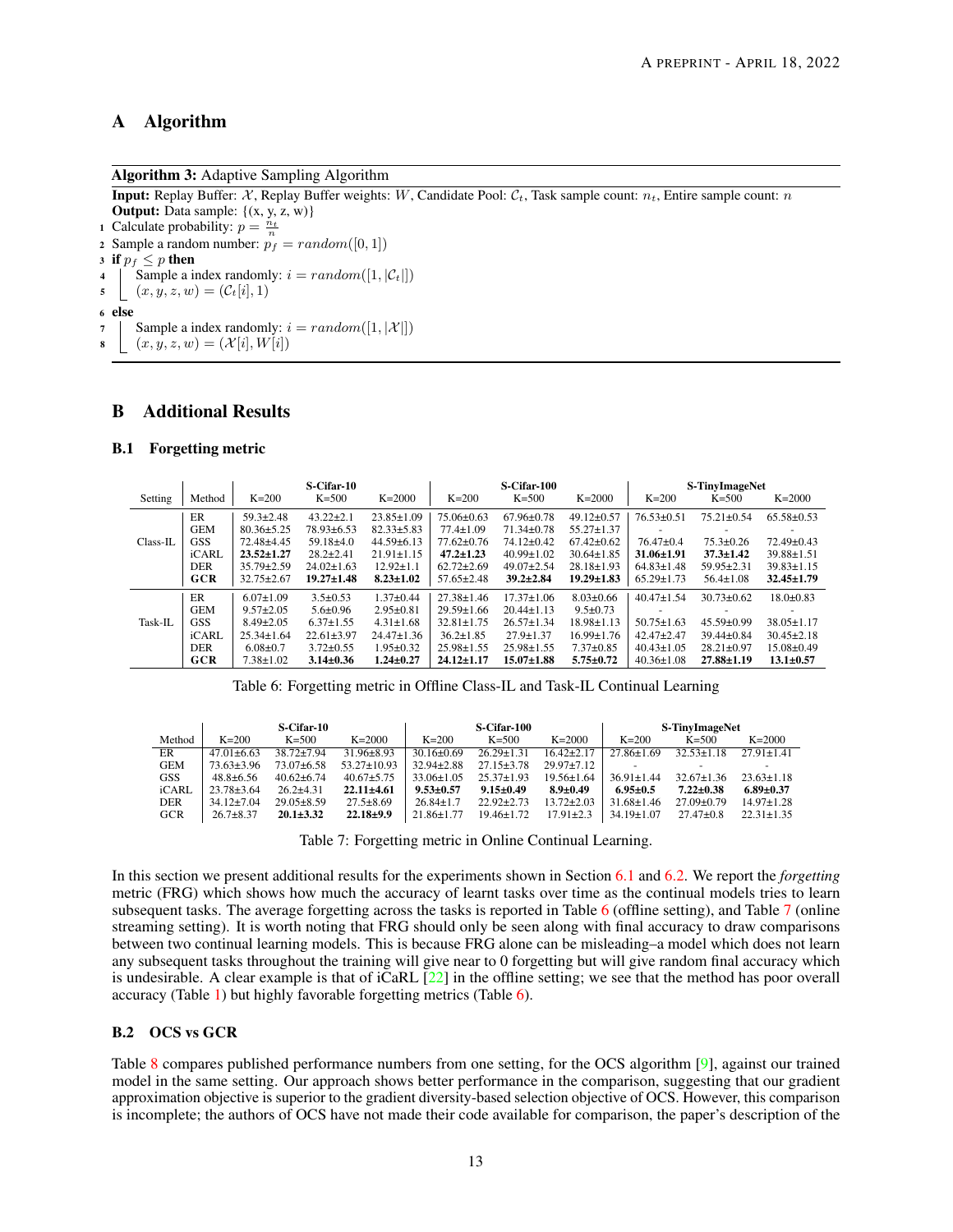|            | <b>OCS</b> vs GCR      |
|------------|------------------------|
| Method     | S-Cifar 100 (20 Tasks) |
| OCS        | $60.5 + 0.55$          |
| <b>GCR</b> | $60.86 \pm 3.53$       |

<span id="page-13-4"></span><span id="page-13-3"></span>Table 8: Comparing OCS with GCR for Task-IL setting of S-Cifar-100 (20 tasks) and buffer size of 100.

algorithm was insufficient for reproduction, and they did not publish numbers on any of the other settings, datasets, buffer sizes we explored in our paper.

# <span id="page-13-1"></span>C Generality of gradient-based coresets

|          |                  | S-Cifar-10       |                  | S-Cifar-100      |                  |                  |            |                 |
|----------|------------------|------------------|------------------|------------------|------------------|------------------|------------|-----------------|
|          |                  | Class-IL.        |                  | Task-IL          |                  | Class-IL         | Task-IL    |                 |
| Method   | $K = 500$        | $K = 2000$       | $K = 500$        | $K = 2000$       | $K = 500$        | $K = 2000$       | $K = 500$  | $K = 2000$      |
| ER       | $62.03 \pm 1.70$ | $77.13 \pm 0.87$ | $93.82 \pm 0.41$ | $96.01 \pm 0.28$ | $27.66 \pm 0.61$ | $42.80 \pm 0.49$ | $6623+152$ | $7467+12$       |
| $ER+GCR$ | $66.66 \pm 2.1$  | $80.15 \pm 1.17$ | 94.17±0.46       | $96.47 \pm 0.22$ | 30.68±0.47       | $47.09 \pm 1.08$ | 70.25±0.81 | $78.59 \pm 0.5$ |

<span id="page-13-0"></span>Table 9: GCR coreset selection with ER method. Numbers represent mean  $\pm$  SEM of model test accuracy over 15 runs. Best-performing models in each column are bolded (paired t-test,  $p < 0.05$ ).

We also examined whether the gains from our gradient approximation procedure for coreset selection (Section [4.1\)](#page-3-3) were dependent on the specific loss function that we use for CL (Section [4.2\)](#page-4-2). To evaluate this, we enhanced ER [\[25\]](#page-10-12) (a simple replay-based continual learning procedure that does not use the distillation loss from Section [4.2\)](#page-4-2) with our gradient approximation procedure. The results in Table [9](#page-13-0) show that the gains from GCR are robust, and apply to other replay-based methods as well. Other baseline methods like iCARL, GSS, etc have specific replay buffer selection methods, unlike ER which uses random samples, and it was not clear how to add GCR on top of those methods. In any case, our results show that GCR beats those methods by significant margins.

| Method     | Class-IL | Task-IL |
|------------|----------|---------|
| ER [36]    | 7.43     | 15.32   |
| $DER++[6]$ | 10.22    | 17.79   |
| GCR        | 11.33    | 19.03   |

<span id="page-13-2"></span>Table 10: Scaling up to S-ImageNet1k (5 tasks, buffer size 1000)

Finally, we conducted experiments on the significantly more difficult S-Imagenet-1k dataset [\[48\]](#page-11-15), comprising highresolution Imagenet images broken down into 5 tasks of 200 categories each. Table [10](#page-13-2) shows that GCR outperforms ER and DER by significant margin. Note, however, that all three methods have fairly low accuracy on the task overall; this is expected given that the task is significantly harder than S-Cifar100.

# D Implementation details

#### D.1 Hyperparameter Search

Table [11](#page-14-0) shows the hyperparameter values selected from the grid search that were used in our experiments.

#### D.2 Hyperparameter Search Space

Table [12](#page-15-0) shows the hyperparameter search space for offline and online setting on which grid search was done.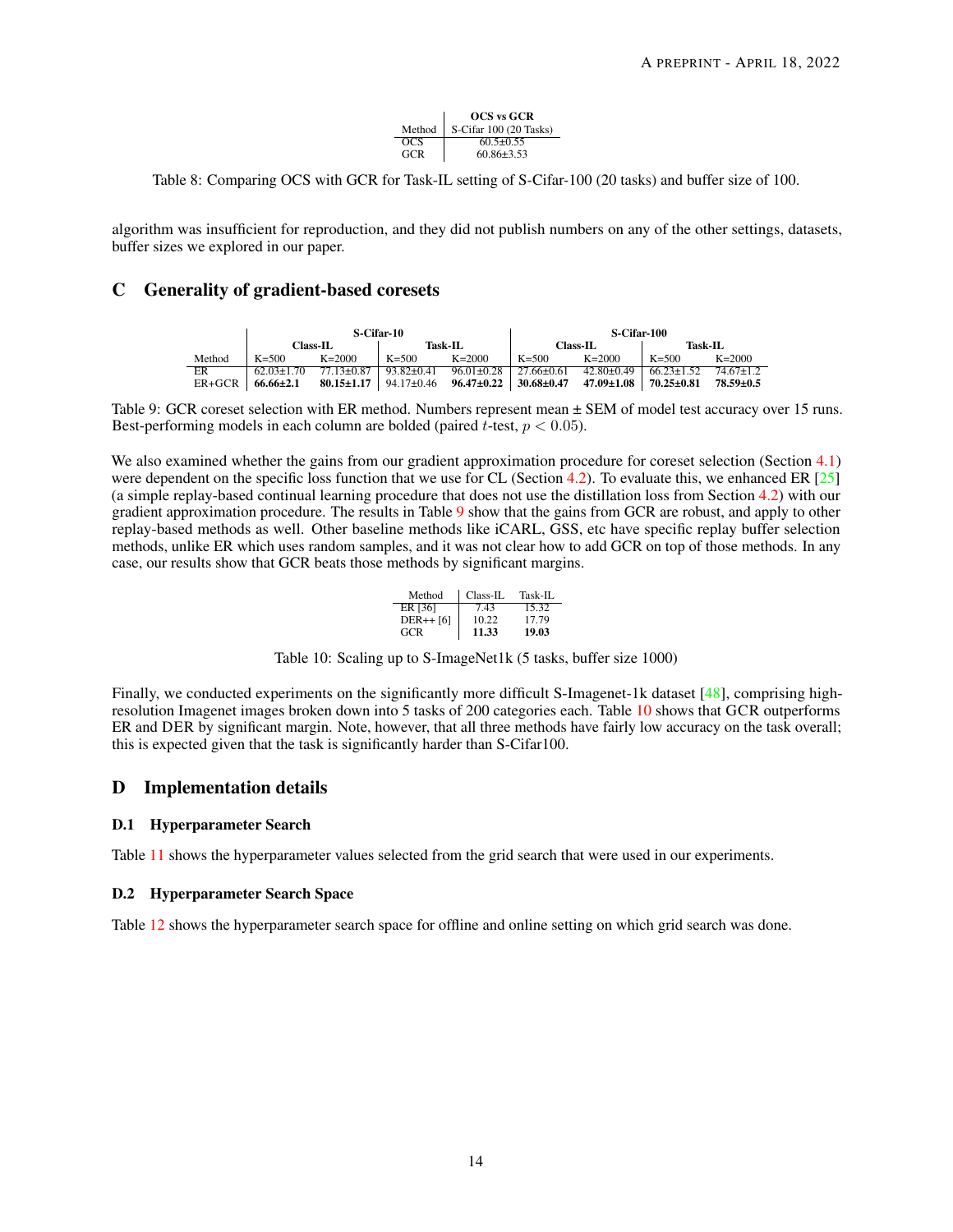|            |                    |                                                                                                               | <b>Offline Class-IL</b>                                                                                      |                                                                                                               |
|------------|--------------------|---------------------------------------------------------------------------------------------------------------|--------------------------------------------------------------------------------------------------------------|---------------------------------------------------------------------------------------------------------------|
| Method     | <b>Buffer Size</b> | S-Cifar10                                                                                                     | S-Cifar100                                                                                                   | S-Tinyimg                                                                                                     |
| ER         | 200<br>500         | lr: 0.1<br>lr: 0.03                                                                                           | lr: 0.1<br>lr: 0.1                                                                                           | lr: 0.03<br>lr: 0.1                                                                                           |
|            | 2000               | lr: 0.1                                                                                                       | lr: 0.1                                                                                                      | lr: 0.03                                                                                                      |
|            | 200                | Ir: 0.01 $\gamma$ : 1.0                                                                                       | Ir: $0.03 \gamma$ : 0.5                                                                                      |                                                                                                               |
| GEM        | 500                | Ir: 0.01 $\gamma$ : 0.5                                                                                       | Ir: 0.1 $\gamma$ : 0.5                                                                                       |                                                                                                               |
|            | 2000               | Ir: 0.1 $\gamma$ : 0.5                                                                                        | Ir: 0.03 $\gamma$ : 1.0                                                                                      |                                                                                                               |
|            | 200                | $lr: 0.03$ gmbs: $32$ nb: 1                                                                                   | $lr: 0.03$ gmbs: $32$ nb: 1                                                                                  | $lr: 0.03$ gmbs: $32$ nb: 1                                                                                   |
| GSS        | 500                | $lr: 0.03$ gmbs: 32 nb: 1                                                                                     | $lr: 0.03$ gmbs: $32$ nb: 1                                                                                  | $lr: 0.03$ gmbs: 32 nb: 1                                                                                     |
|            | 2000               | $lr: 0.03$ gmbs: 32 nb: 1                                                                                     | $lr: 0.03$ gmbs: $32$ nb: 1                                                                                  | $lr: 0.03$ gmbs: $32$ nb: 1                                                                                   |
| iCARL      | 200<br>500         | $lr: 0.1$ wd: $5e-5$<br>lr: 0.01 wd: 1e-5                                                                     | $lr: 0.1$ wd: $5e-5$<br>$lr: 0.1$ wd: $5e-5$                                                                 | lr: 0.1 wd: 1e-5<br>lr: 0.03 wd: 1e-5                                                                         |
|            | 2000               | $lr: 0.1$ wd: 1e-5                                                                                            | lr: 0.1 wd: 1e-5                                                                                             | $lr: 0.03$ wd: 1e-5                                                                                           |
|            | 200                | Ir: $0.03 \alpha$ : $0.2 \beta$ : 1.0                                                                         | Ir: $0.03 \alpha$ : $0.5 \beta$ : 0.1                                                                        | lr: 0.03 $\alpha$ : 0.2 $\beta$ : 0.1                                                                         |
| DER        | 500                | Ir: $0.03 \alpha$ : $0.1 \beta$ : 1.0                                                                         | Ir: $0.03 \alpha$ : $0.5 \beta$ : 0.1                                                                        | Ir: $0.03 \alpha$ : $0.2 \beta$ : $0.1$                                                                       |
|            | 2000               | Ir: $0.03 \alpha$ : $0.2 \beta$ : 1.0                                                                         | Ir: $0.03 \alpha$ : $0.2 \beta$ : 0.1                                                                        | lr: 0.03 $\alpha$ : 0.1 $\beta$ : 0.5                                                                         |
|            | 200                | Ir: 0.03 $\alpha$ : 0.5 $\beta$ : 0.5 $\gamma$ : 0.01                                                         | lr: 0.03 $\alpha$ : 0.2 $\beta$ : 0.1 $\gamma$ : 0.01                                                        | Ir: $0.03 \alpha$ : $0.5 \beta$ : $0.5 \gamma$ : $0.01$                                                       |
| GCR        | 500                | lr: 0.03 $\alpha$ : 0.1 β: 0.1 $\gamma$ : 0.1                                                                 | lr: 0.03 $\alpha$ : 0.1 β: 0.1 $\gamma$ : 0.01                                                               | Ir: 0.03 $\alpha$ : 0.5 $\beta$ : 0.1 $\gamma$ : 0.01                                                         |
|            | 2000               | Ir: 0.03 $\alpha$ : 0.1 $\beta$ : 1.0 $\gamma$ : 0.1                                                          | lr: 0.03 $\alpha$ : 0.2 β: 0.1 $\gamma$ : 0.1<br><b>Offline Task-IL</b>                                      | Ir: $0.03 \alpha$ : $0.2 \beta$ : $1.0 \gamma$ : $0.01$                                                       |
| Method     | <b>Buffer Size</b> | S-Cifar10                                                                                                     | S-Cifar100                                                                                                   | S-Tinyimg                                                                                                     |
|            | 200                | lr: 0.01                                                                                                      | lr: 0.03                                                                                                     | lr: 0.1                                                                                                       |
| ER         | 500<br>2000        | lr: 0.1<br>lr: 0.03                                                                                           | lr: 0.1<br>lr: 0.1                                                                                           | lr: 0.1<br>lr: 0.03                                                                                           |
|            |                    |                                                                                                               |                                                                                                              |                                                                                                               |
| GEM        | 200<br>500         | Ir: $0.01 \gamma$ : 1.0<br>Ir: 0.03 $\gamma$ : 0.5                                                            | Ir: 0.1 $\gamma$ : 0.5<br>Ir: 0.03 $\gamma$ : 0.5                                                            |                                                                                                               |
|            | 2000               | Ir: 0.03 $\gamma$ : 0.5                                                                                       | Ir: 0.1 $\gamma$ : 0.5                                                                                       |                                                                                                               |
|            | 200                | $lr: 0.03$ gmbs: $32$ nb: 1                                                                                   | $lr: 0.03$ gmbs: $32$ nb: 1                                                                                  | $lr: 0.03$ gmbs: $32$ nb: 1                                                                                   |
| <b>GSS</b> | 500                | $lr: 0.03$ gmbs: $32$ nb: 1                                                                                   | $lr: 0.03$ gmbs: $32$ nb: 1                                                                                  | $lr: 0.03$ gmbs: $32$ nb: 1                                                                                   |
|            | 2000               | $lr: 0.03$ gmbs: $32$ nb: 1                                                                                   | $lr: 0.03$ gmbs: $32$ nb: 1                                                                                  | lr: 0.03 gmbs: 32 nb: 1                                                                                       |
|            | 200                | $lr: 0.1$ wd: $5e-5$                                                                                          | $lr: 0.1$ wd: 5e-5                                                                                           | lr: 0.1 wd: 1e-5                                                                                              |
| iCARL      | 500<br>2000        | $lr: 0.01$ wd: $5e-5$<br>$lr: 0.01$ wd: 5e-5                                                                  | $lr: 0.1$ wd: $5e-5$<br>$lr: 0.1$ wd: 1e-5                                                                   | lr: 0.03 wd: 1e-5<br>$lr: 0.03$ wd: 1e-5                                                                      |
|            | 200                | Ir: $0.03 \alpha$ : $0.2 \beta$ : $0.1$                                                                       | Ir: $0.03 \alpha$ : $0.1 \beta$ : $0.1$                                                                      | Ir: $0.03 \alpha$ : $0.1 \beta$ : $0.1$                                                                       |
| <b>DER</b> | 500                | Ir: $0.03 \alpha$ : $0.2 \beta$ : $0.5$                                                                       | Ir: $0.03 \alpha$ : $0.1 \beta$ : $0.1$                                                                      | lr: 0.03 $\alpha$ : 0.1 $\beta$ : 0.5                                                                         |
|            | 2000               | Ir: $0.03 \alpha$ : $0.2 \beta$ : 1.0                                                                         | Ir: 0.03 $\alpha$ : 0.1 $\beta$ : 0.5                                                                        | Ir: $0.03 \alpha$ : $0.1 \beta$ : $0.1$                                                                       |
|            | 200                | Ir: 0.03 $\alpha$ : 0.1 β: 0.1 $\gamma$ : 0.1                                                                 | Ir: 0.03 $\alpha$ : 0.1 $\beta$ : 0.1 $\gamma$ : 0.01                                                        | Ir: 0.03 $\alpha$ : 0.1 $\beta$ : 0.5 $\gamma$ : 0.01                                                         |
| <b>GCR</b> | 500                | Ir: 0.03 $\alpha$ : 0.2 $\beta$ : 0.5 $\gamma$ : 0.01                                                         | Ir: 0.03 $\alpha$ : 0.1 $\beta$ : 0.1 $\gamma$ : 0.05                                                        | Ir: 0.03 $\alpha$ : 0.1 $\beta$ : 1.0 $\gamma$ : 0.01                                                         |
|            | 2000               | Ir: $0.03 \alpha$ : $0.2 \beta$ : $0.5 \gamma$ : $0.05$                                                       | lr: 0.03 $\alpha$ : 0.1 β: 0.1 $\gamma$ : 0.1<br><b>Online Streaming</b>                                     | Ir: 0.03 $\alpha$ : 0.1 $\beta$ : 1.0 $\gamma$ : 0.01                                                         |
| Method     | <b>Buffer Size</b> | S-Cifar10                                                                                                     | S-Cifar100                                                                                                   | S-Tinyimg                                                                                                     |
|            | 200                | lr: 0.03                                                                                                      | lr: 0.01                                                                                                     | lr: 0.1                                                                                                       |
| ER         | 500<br>2000        | lr: 0.01<br>lr: 0.01                                                                                          | lr: 0.01<br>lr: 0.03                                                                                         | lr: 0.01<br>lr: 0.01                                                                                          |
|            |                    |                                                                                                               |                                                                                                              |                                                                                                               |
| <b>GEM</b> | 200<br>500         | Ir: 0.1 $\gamma$ : 0.5<br>Ir: $0.03 \gamma$ : 1.0                                                             | Ir: $0.03 \gamma$ : 0.5<br>Ir: 0.1 $\gamma$ : 0.5                                                            | Ir: $0.03 \gamma$ : 0.5<br>Ir: $0.03 \gamma$ : 1.0                                                            |
|            | 2000               | Ir: 0.1 $\gamma$ : 1.0                                                                                        | Ir: $0.03 \gamma$ : 1.0                                                                                      | lr: 0.03 $\gamma$ : 1.0                                                                                       |
|            | 200                | $lr: 0.03$ gmbs: $32$ nb: 1                                                                                   | $lr: 0.03$ gmbs: 32 nb: 1                                                                                    | $lr: 0.1$ gmbs: $32$ nb: 1                                                                                    |
| GSS        | 500                | lr: 0.03 gmbs: 32 nb: 1                                                                                       | lr: 0.03 gmbs: 32 nb: 1                                                                                      | lr: 0.1 gmbs: 32 nb: 1                                                                                        |
|            | 2000               | $lr: 0.03$ gmbs: $32$ nb: 1                                                                                   | lr: 0.03 gmbs: 32 nb: 1                                                                                      | $lr: 0.1$ gmbs: $32$ nb: $1$                                                                                  |
|            | 200                | $lr: 0.1$ wd: 1e-5                                                                                            | lr: 0.1 wd: 5e-5                                                                                             | lr: 0.1 wd: 5e-5                                                                                              |
| iCARL      | 500<br>2000        | $lr: 0.1$ wd: 1e-5<br>lr: 0.1 wd: 1e-5                                                                        | $lr: 0.1$ wd: $5e-5$<br>$lr: 0.1$ wd: $5e-5$                                                                 | lr: 0.1 wd: 5e-5<br>lr: 0.1 wd: 5e-5                                                                          |
|            | 200                | lr: 0.03                                                                                                      | lr: 0.03                                                                                                     | lr: 0.03                                                                                                      |
| MIR        | 500                | lr: 0.03                                                                                                      | lr: 0.03                                                                                                     | lr: 0.03                                                                                                      |
|            | 2000               | lr: 0.03                                                                                                      | lr: 0.03                                                                                                     | lr: 0.03                                                                                                      |
|            | 200                | Ir: $0.03 \alpha$ : $0.1 \beta$ : 1.0                                                                         | Ir: $0.03 \alpha$ : $0.5 \beta$ : 0.5                                                                        | Ir: $0.03 \alpha$ : $0.2 \beta$ : 2.0                                                                         |
| DER        | 500                | Ir: 0.01 $\alpha$ : 0.2 $\beta$ : 2.0                                                                         | Ir: $0.03 \alpha$ : 1.0 $\beta$ : 0.5                                                                        | Ir: $0.005 \alpha$ : 1.0 $\beta$ : 3.0                                                                        |
|            | 2000               | Ir: 0.01 $\alpha$ : 0.2 $\beta$ : 1.0                                                                         | lr: 0.01 $\alpha$ : 1.0 $\beta$ : 2.0                                                                        | Ir: 0.01 $\alpha$ : 1.0 $\beta$ : 3.5                                                                         |
|            | 200                | Ir: $0.03 \alpha$ : $0.2 \beta$ : $1.0 \gamma$ : $1.0$                                                        | Ir: $0.005 \alpha$ : 1.0 $\beta$ : 3.5 $\gamma$ : 1.0                                                        | Ir: $0.01 \alpha$ : $1.0 \beta$ : $3.0 \gamma$ : $0.1$                                                        |
| GCR        | 500<br>2000        | Ir: $0.005 \alpha$ : $0.5 \beta$ : $3.5 \gamma$ : 1.0<br>Ir: 0.03 $\alpha$ : 0.1 $\beta$ : 0.5 $\gamma$ : 1.5 | Ir: 0.01 $\alpha$ : 0.2 $\beta$ : 3.0 $\gamma$ : 1.5<br>Ir: 0.01 $\alpha$ : 1.0 $\beta$ : 2.0 $\gamma$ : 1.0 | Ir: $0.005 \alpha$ : 1.0 $\beta$ : 3.5 $\gamma$ : 1.0<br>Ir: $0.01 \alpha$ : $1.0 \beta$ : $3.0 \gamma$ : 1.5 |
|            |                    |                                                                                                               |                                                                                                              |                                                                                                               |

<span id="page-14-0"></span>Table 11: Hyperparameter values obtained from the grid search.